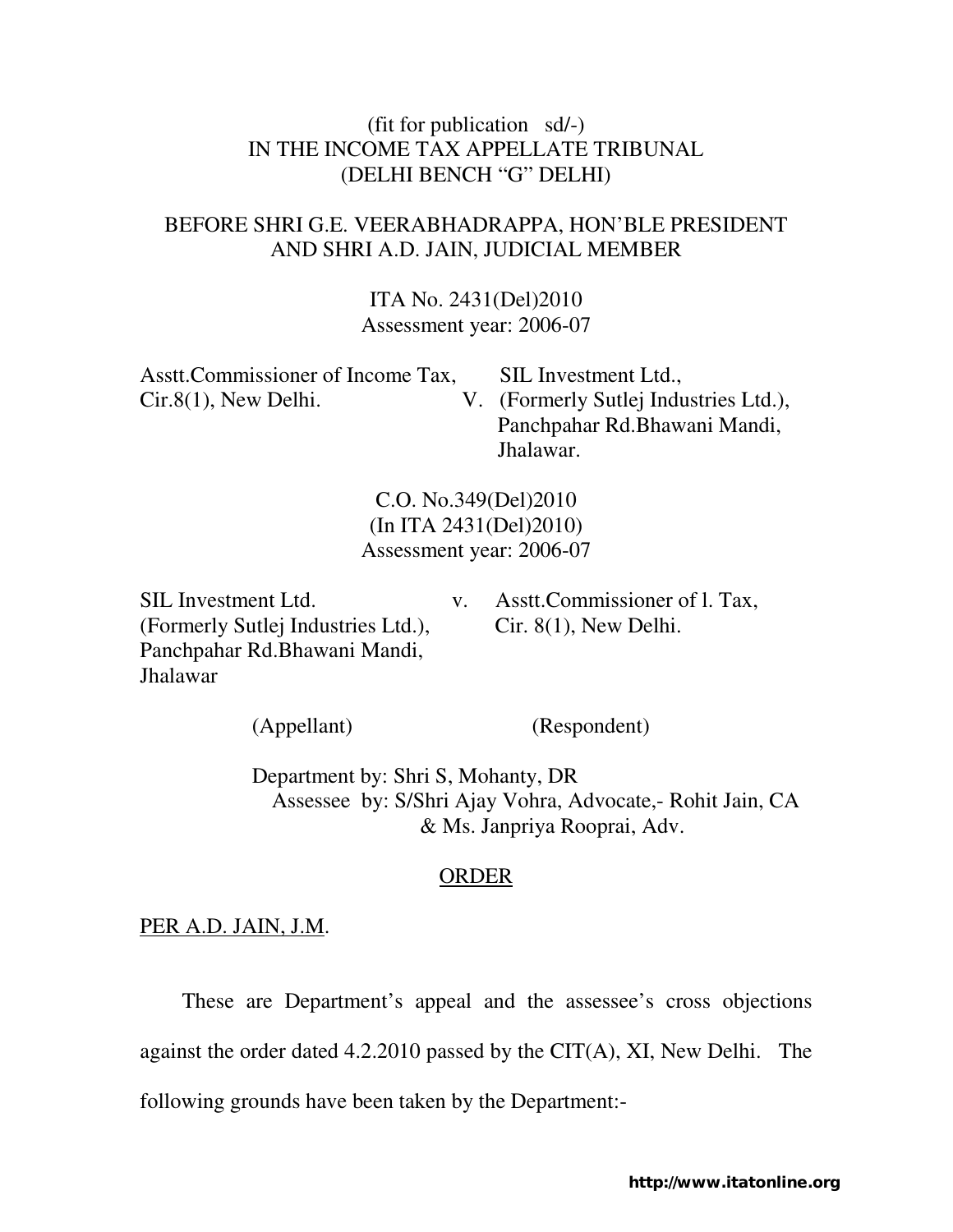- *1. "Ld. Commissioner of Income Tax (Appeals) erred, in law and on the facts and circumstances of the case, in restricting the disallowance of* ` *2,08,83,181/- made by the AO u/s 14A of the I.T. Act to* ` *16,54,531/-*
- *2. Ld. Commissioner of Income Tax (Appeals) erred, in law and on the facts and circumstances of the case, in deleting the disallowance of* ` *5,000/- made by the AO on account of fines & penalties.*
- *3. Ld. Commissioner of Income Tax (Appeals) erred, in law and on the facts and circumstances of the case, in directing the AO as under :* 
	- *i) To verify the claim of the assessee and exclude interest income from UTI from income after due verification.*
	- *ii) To allow the balance 50% of additional depreciation after verifying the contention of the assessee that 50% of additional depreciation was claimed and allowed in immediately preceding year i.e. A.Y. 2005-06.*
	- *iii) Verify the claim of the assessee and allow credit of the TDS.*

*Since the CIT(A), as per the provisions of section 251 (1)(a) of the I.T. Act, may confirm, reduce, enhance or annul the assessment and the above directions of the CIT(A) amount to setting aside the grounds of appeal."* 

- 2. The assessee has raised the following cross objections:-
	- *1. "That the CIT(A) erred on facts and in law in confirming the disallowance of expenditure amounting to ` 16,54,525/- under section 14A Income-tax Act, 1961 (the Act), alleged to have been incurred for earning tax free dividend income.*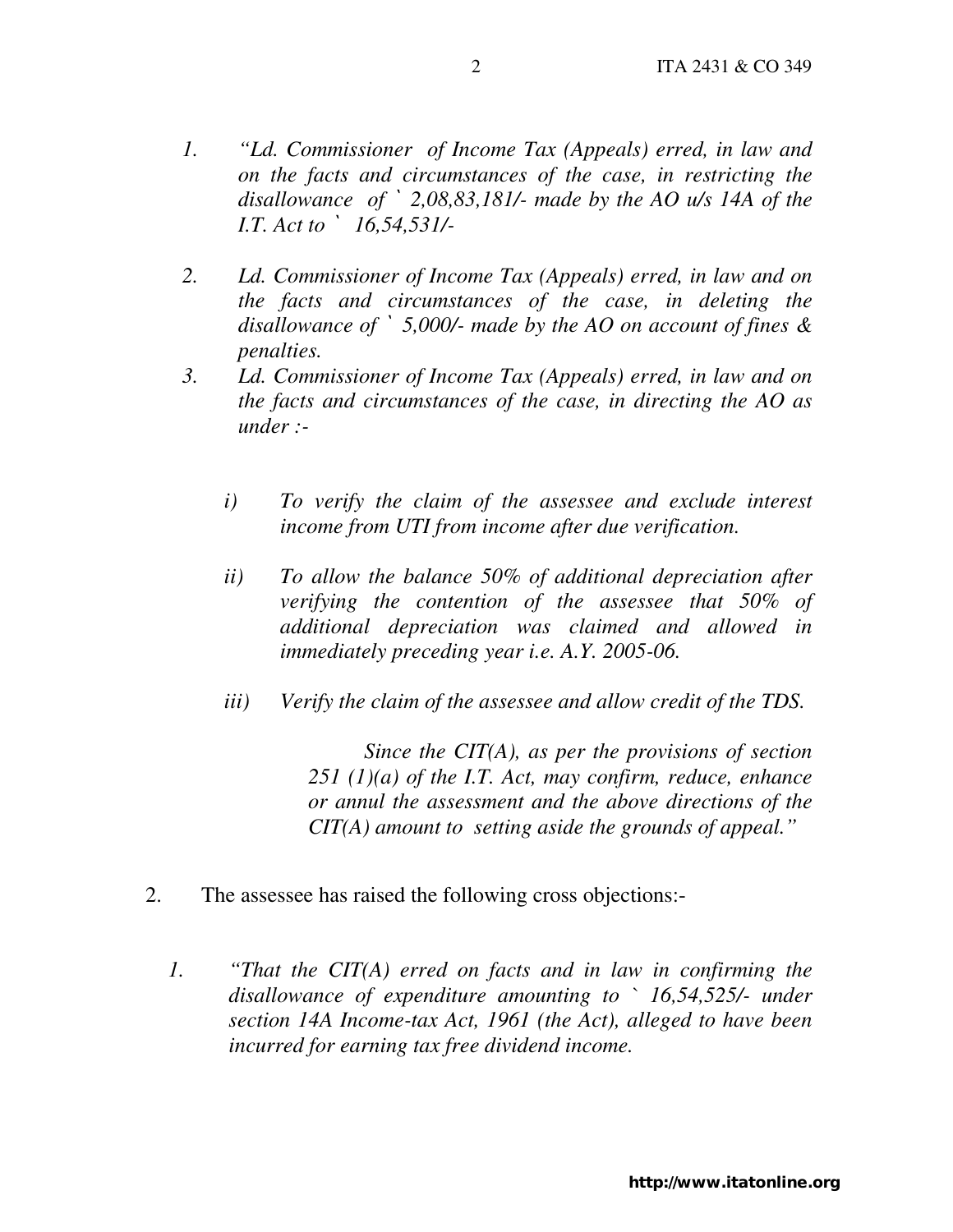*That the CIT(A) erred on facts and in law in not holding that disallowance under section 14A of the Act, could not have been worked out as per the method provided in Rule 8D of the Income-tax Rules, 1962 ('the Rules') since the same was prospective in operation and was not applicable to the year under consideration.* 

- *2. That the CIT(A) erred on facts and in law in not directing the assessing officer to allow deduction under section 801A/80IB of the Act in respect of the three units of the appellant.*
- *2.1 That the CIT(A) erred on facts and in law in not appreciating that deduction under section 80IA/80IB of the Act was not allowed in respect of the profits of the three units for the period 01.04.2005 to 30.06.2005 to the appellant as well as the resulting company."*

3. Apropos ground No.1 of the Department's Appeal & Cross Objection No.1 of the assessee, as per the assessment order, the AO noticed that the assessee had earned dividend income of ` 17,32,701/- and long term capital gain of ` 12,15,93,111/-, against which, no expenses had been claimed to have been incurred. The AO asked the assessee to explain as to why disallowance u/s 14A of the I.T. Act be not made in respect of expenses attributable to income exempt u/s 10 of the Act. The assessee submitted that no expenses had been incurred to earn the exempt income. The AO, however, disagreed with the stand taken by the assessee. It was observed that the assessee had an opening balance of investment of ` 88,85,47,596/ and a closing balance of ` 1,00,47,31,991/-, from which, the assessee had earned the exempt income; that as available from the assessee's Profit and Loss Account, the assessee had incurred an interest cost of ` 3,22,99,963/-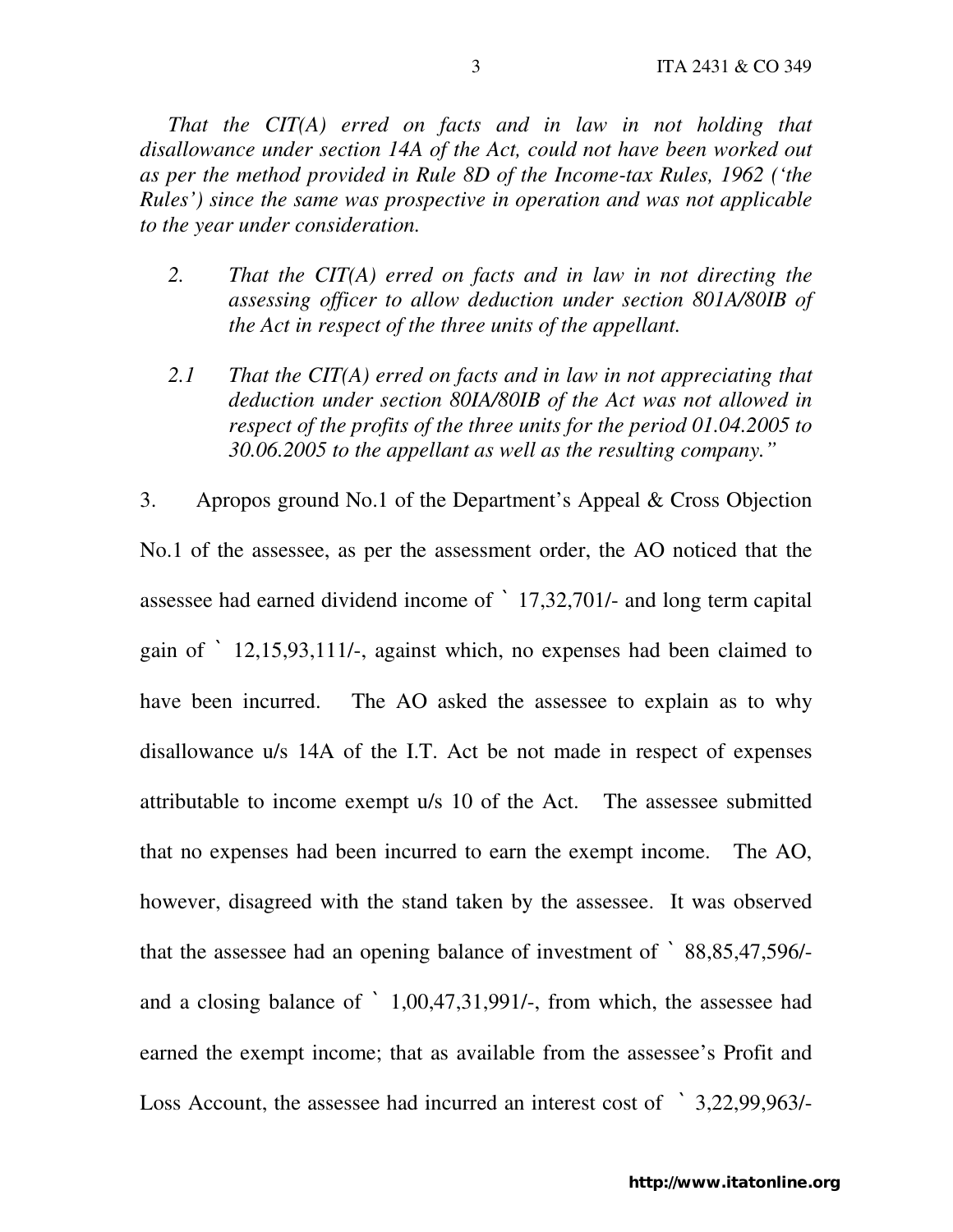during the year; that the assessee company had been carrying on the business of manufacture of yarn, which had been transferred to Sutlej Textiles and Industries Ltd. ('STIL', for short), with effect from 1.7.2007, as per the scheme of arrangement sanctioned by the Hon'ble Rajasthan High Court; that the assessee company had retained the investment business; that as such, 50% of the expenses on account of interest were being treated as incurred for investment business, from which, the assessee had earned income in the form of dividend and capital gains; and that it was clear that the assessee had earned exempt income at the costs debited to the Profit and Loss Account. The AO further held that following the Special Bench decision of the Tribunal in "ITO, Mumbai v. Daga Capital Management Pvt. Ltd.", 2008 – TIOL – 509-Mumbai-(SB), Rule 8 D of the I.T. Rules read with Sections  $14A(2)$  & (3) of the Act are applicable with retrospective effect. Holding so, the AO worked out the disallowance u/s 14 A of the Act as follows:-

| A) Direct cost                   |                    |
|----------------------------------|--------------------|
| $(50\% \text{ of Interest})$     | 1,61,49,981/-      |
| B) Indirect cost                 |                    |
| Opening balance of Investment    | 88, 85, 47, 596/-  |
| Closing balance of Investment    | 100,47,31,991/-    |
|                                  | 189, 32, 79, 587/- |
|                                  | 94, 66, 39, 793/-  |
|                                  | 47,33,200/-        |
| Total disallowance u/s 14A (A+B) | 2,08,83,181/-      |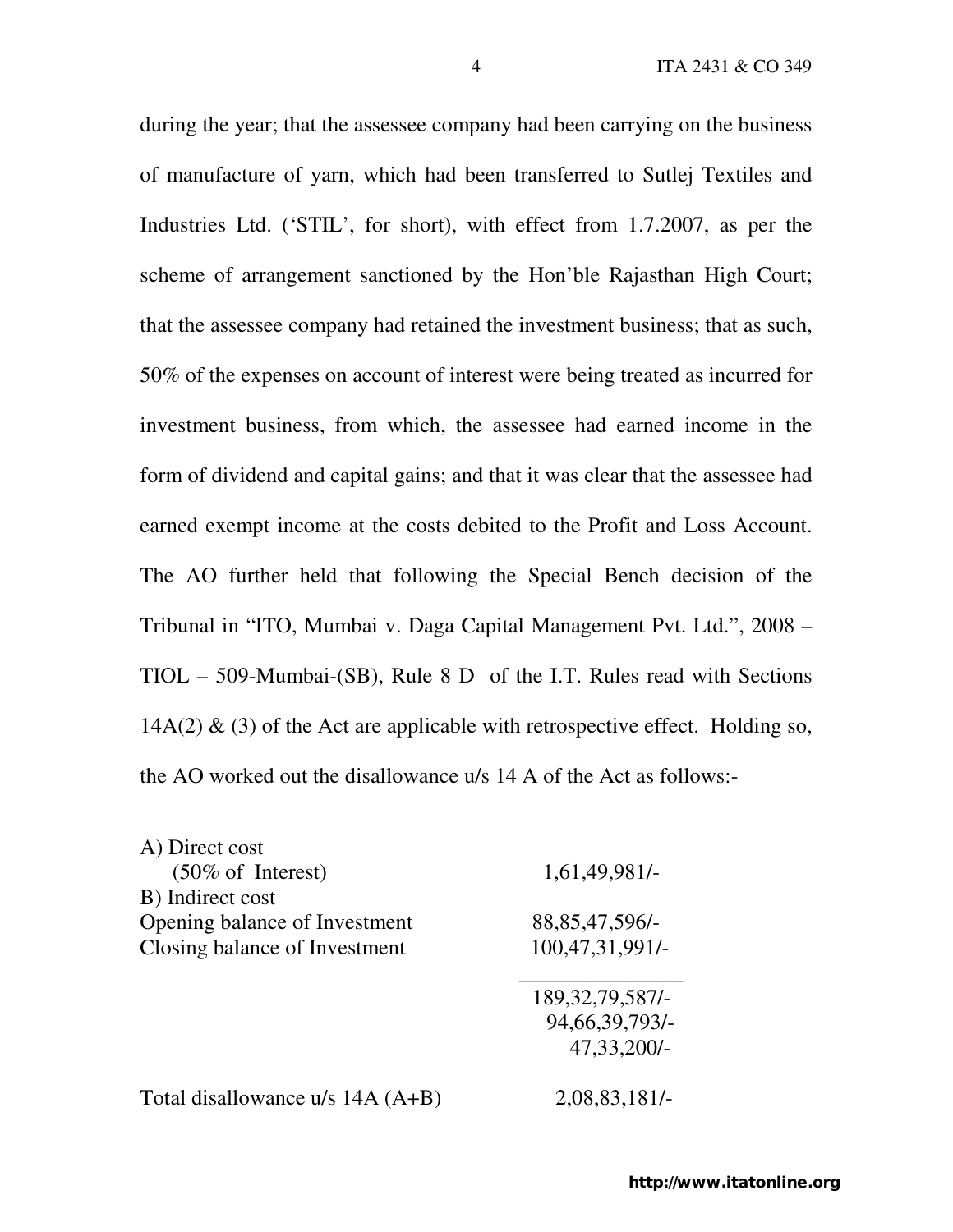4. Before the ld. CIT(A), the assessee contended that as per the Scheme of demerger, the entire interest bearing liabilities, namely, secured and unsecured loans, belonging to the assessee company as on 30.6.05, the date preceding the date of demerger, were relatable to the demerged Textile Division and were transferred to the resulting company, i.e., STIL, as part of the demerger. The assessee supported such contention with documentary evidence, i.e., Schedule of assets and liabilities in respect of the residual undertaking forming part of the Scheme of demerger, the Profit and Loss Account of the Company for the period from 1.7.2005 to 31.3.2006, wherein nil interest expenses had been debited and comparative Profit and Loss Account for the demerger period and for the complete year, showing that the entire interest expenditure related to the pre-demerger period from 1.4.2005 to 30.6.2005. The assessee thus contended that there was no interest expenditure actually related to the investment activity and so, no part of interest expenditure was disallowable u/s 14A of the Act. It was submitted that during the post demerger period, the assessee only had investment activity; that expenses of only ` 9,26,788/- had been claimed as deduction towards remuneration to Director, Audit Fee, etc., which also could not be said to be related to the earning of exempt income; that during the pre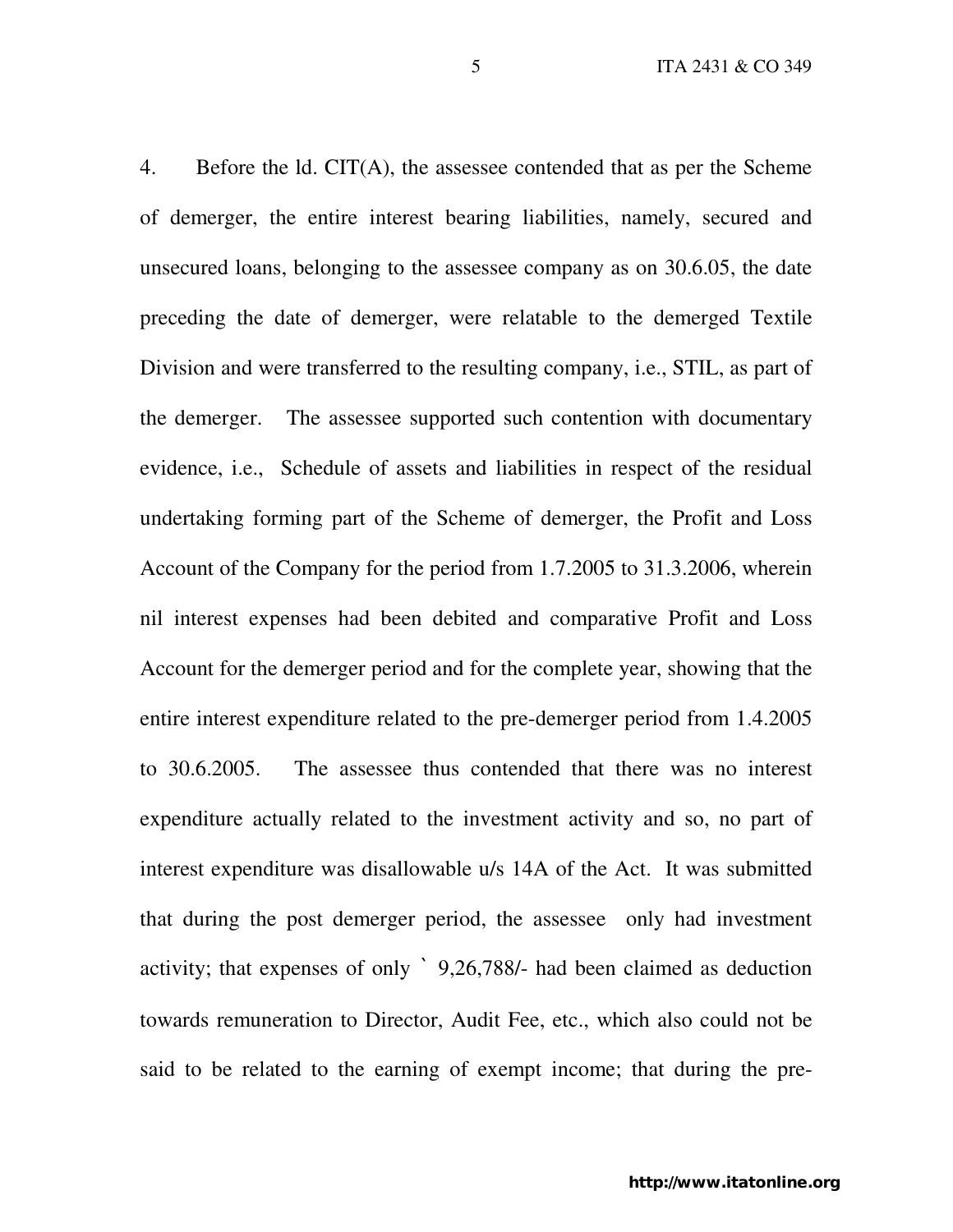demerger period, disallowance, if any called for, could be of only ` 7,27,743/-, since the rest of the expenditure related to Haridwar Holiday Home and Dehradun Holiday Home, which had also demerged with the Textile business; and that Rule 8D of the I.T. Rules was applicable only prospectively and not retrospectively.

5. The ld. CIT(A) asked for a remand report from the AO. In the remand report, the AO stated that interest expenditure also related to the investment activity and that the assessee was wrong in contending that no expenses related to the dividend income.

6. So far as regards the applicability of Rule 8D of the Income Tax Rules, the ld. CIT(A) confirmed the AO's view of the said Rule being retrospectively applicable. In doing so, the ld. CIT(A) also went by "Daga Capital Management"(supra).

7. So far as regards the merits of the disallowance, the ld. CIT(A) observed that the disallowance had been made on account of interest expenditure and other administrative and operative expenses. Concerning the interest expenditure, the ld. CIT(A) had asked the assessee to file the audited financial statements of STIL, i.e., the resulting company, as on 31.3.2006. There-from, the ld. CIT(A) observed that the entire loan, on which the interest expenditure had been incurred, actually stood transferred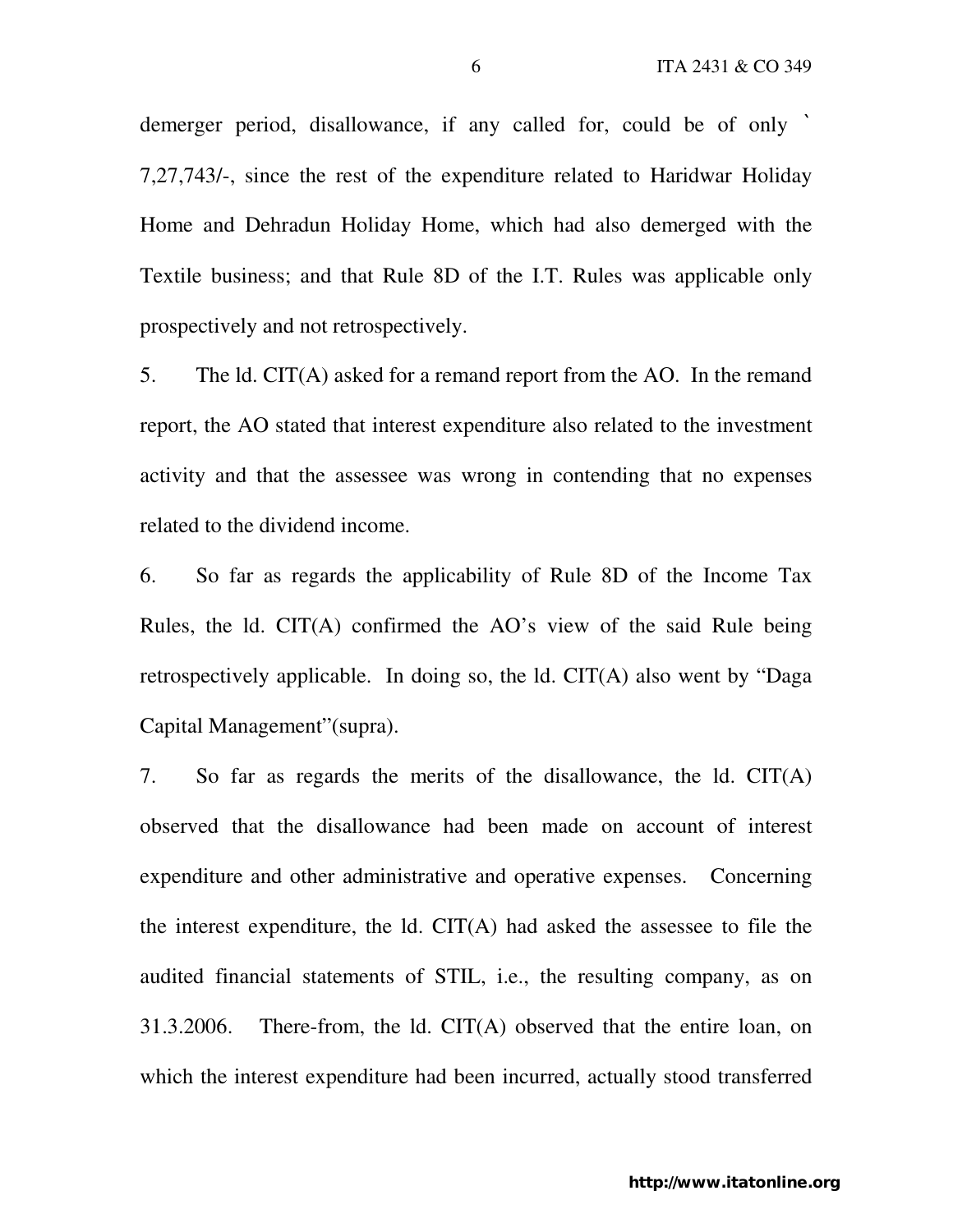from the assessee company to STIL, pursuant to the scheme of demerger sanctioned by the Hon'ble Rajasthan High Court. The ld. CIT(A) observed that it stood established that the entire interest expenditure actually related to the earning of taxable income from the Textile Division and not to the earning of any exempt income. It was held that therefore, no part of the interest expenditure was disallowable u/s 14A of the Act read with Rule 8D of the Rules.

8. Regarding the disallowance of ` 47,33,200/- out of administrative and operative expenses, the ld. CIT(A) observed that the entire expenditure during the pre-demerger period, excepting ` 12,99,537/- related to the demerged Textile Division; that for the post-demerger period, the total expenditure was of ` 21,06,266/-, out of which, the assessee had itself disallowed ` 11,79,478/- and had claimed only the balance of ` 9,26,788/-; and that thus, the total pre-demerger and post-demerger expenses, from which, disallowance could be made, aggregated to  $\degree$  22,26,325/-. The ld.  $CIT(A)$  observed that the disallowance of  $\dot{ }$  47,33,000/-, as made by the AO u/s 14A of the Act read with Rule 8D of the Rules could not be sustained, since such disallowance had to be restricted to the actual expenditure incurred. The ld. CIT(A) further observed that, on the other hand, the contention of the assessee that no part of the expenditure of ` 22,26,000/-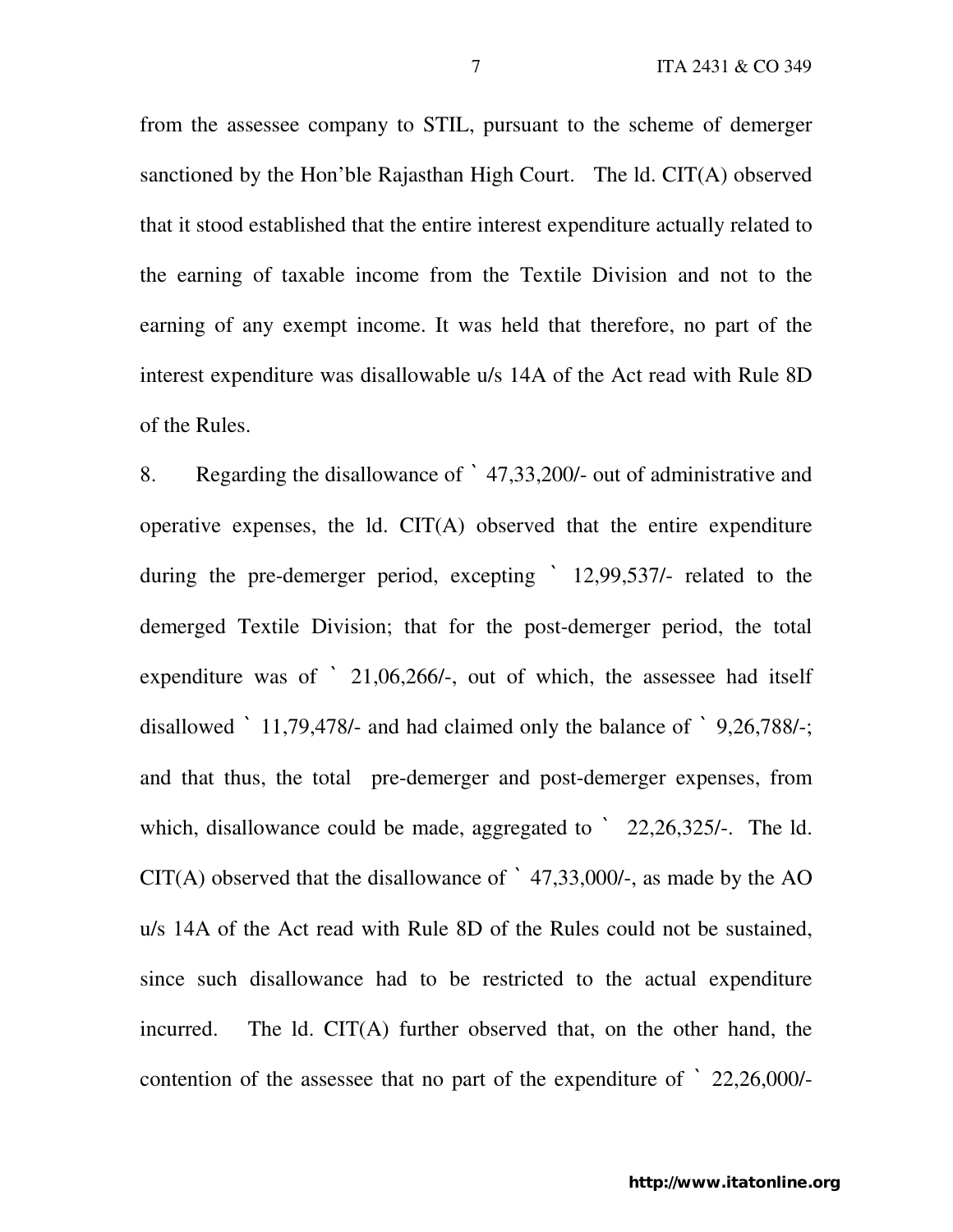was disallowable, was also not acceptable; and that the assessee had *actually earned* exempt dividend income, due to which, the expenditure incurred in relation to such income needed to be disallowed in terms of section 14A of the Act. Observing that the expenditure of ` 5,71,794/- related to Haridwar Holiday Home and Dehradun Holiday Home, which also stood demerged as part of the Textile Division, the ld. CIT(A) reduced this amount from the amount of ` 22,26,000/- and held the entire balance expenditure of ` 16,54,531/- to be relating to the investment activity of the assessee company. It is this amount of  $\dot{ }$  16,54,531/-, to which the disallowance of  $\dot{ }$ 2,08,83,181/-, as determined by the AO, was restricted by the ld. CIT(A).

9. The Department has raised ground No.1 of its appeal against this action of the ld. CIT(A), seeking confirmation of the entire disallowance of ` 2,08,83,181/-, as made by the AO. The assessee, on the other hand, has taken Cross Objection No.1, requesting for the deletion of the entire disallowance as against that restricted by the ld. CIT(A) to  $\dot{ }$  16,54,531/-.

10. The learned counsel for the assessee has made oral arguments and a chart of issues had been filed as well. It has been contended that the provisions of section 14A of the Act are applicable only to expenditure incurred in relation to income not forming part of the total income. Reliance in this regard has been placed on "CIT v. Walfort Share and Stock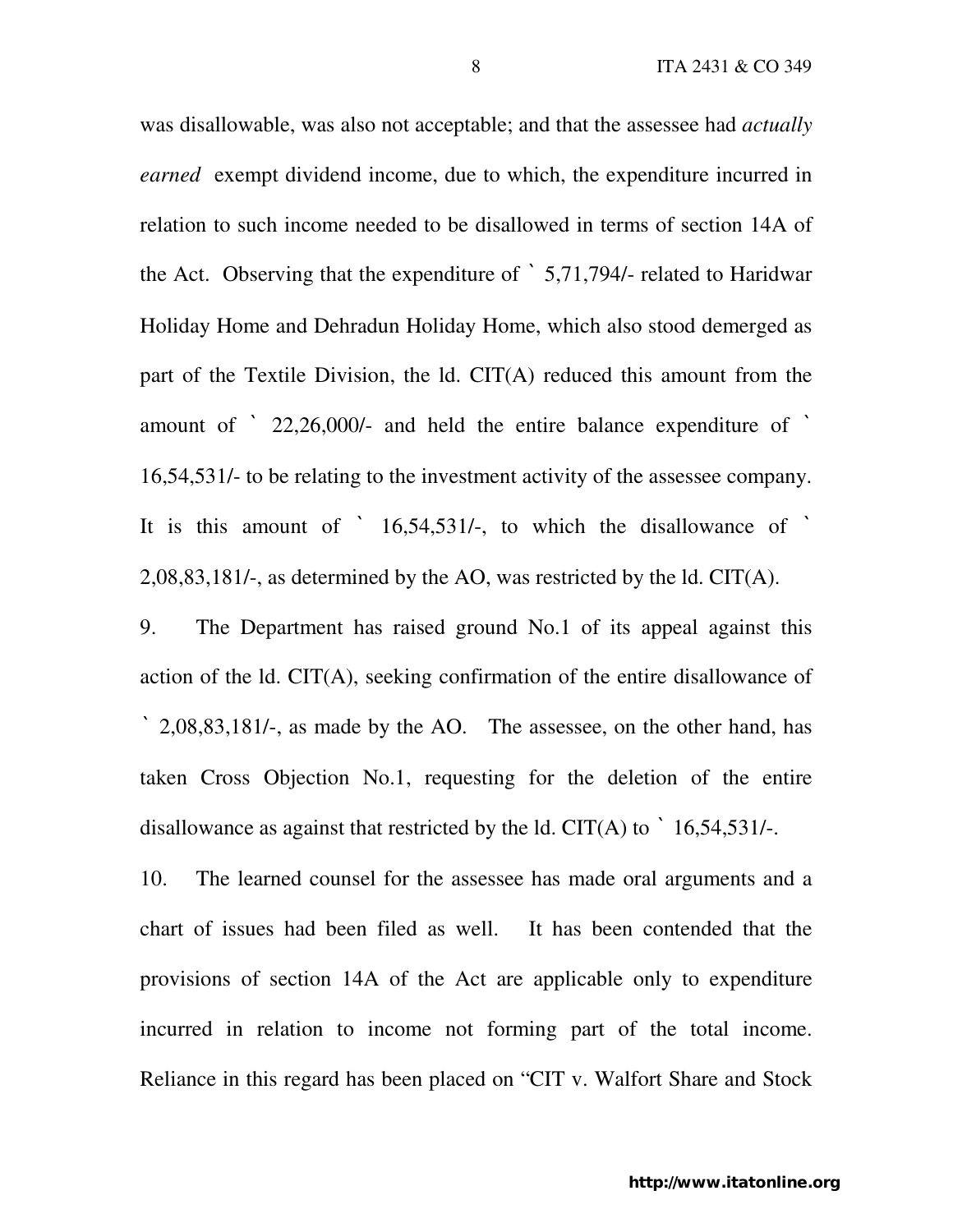Brokers", 326 ITR 1(SC) and "Godrej & Boyce Manufacturing Co. Ltd., Bombay v. DCIT", 328 ITR 81(Bom). It has been contended that in the present case, during the year, no expense, having either any direct or any indirect relation with the earning of exempt income, was incurred by the assessee; that no part of the interest expenditure actually related to the investment division, as also noted by the ld. CIT(A), since the entire loan on which the interest had been paid, had been transferred to STIL, the resulting company, pursuant to the scheme of demerger, with effect from 1.7.05. The learned counsel for the assessee has drawn attention to a copy of the scheme of demerger [pages 1 to 20 of the Assessee's Paper Book ('APB' for short)] . Reference has, then, been made to the Schedule of assets and liabilities in respect of the residual undertaking of the assessee company (APB 21 to 76). Further, the Profit and Loss Account of the residual company for the period from 1.7.05 to 31.3.06 (APB 78), the comparative Profit and Loss Account for the segregated period from 1.4.05 to 30.6.05, of the consolidated company and that for the year ending 31.3.06 (APB 79 to 80) have also been referred to. It has been contended that if no nexus is shown between the borrowed funds and the tax free investment, no disallowance of interest on the borrowed funds can be made. For this proposition, reliance has been placed on the following case laws:-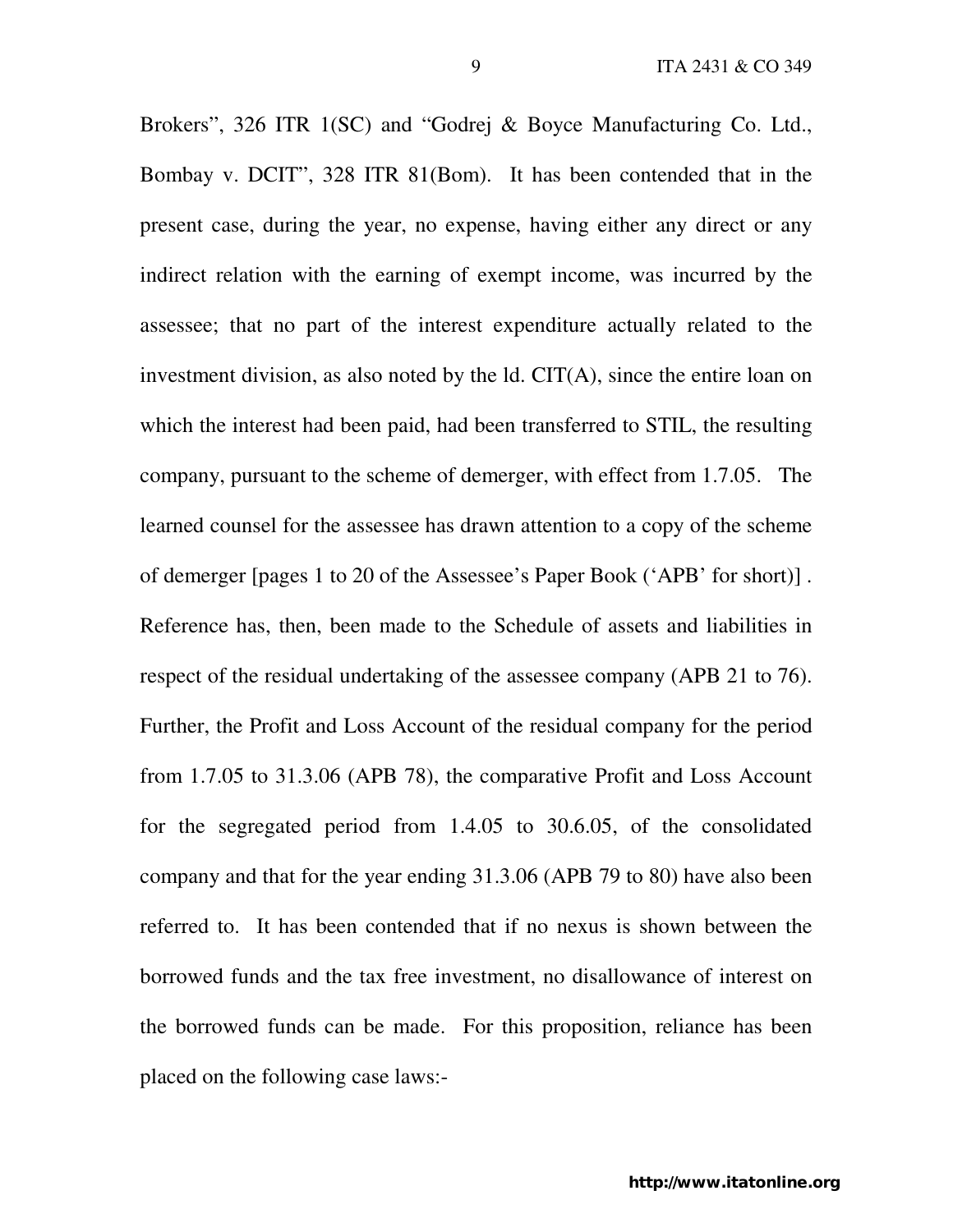- 1. "CIT v. Hero Cycles", 323 ITR 518(P&H);
- 2. "CIT v. K. Raheja Corporation Pvt. Ltd.", decision dated 8.8.11 in ITA No. 1260/2009, rendered by the Hon'ble Bombay High Court (Copy at pages 31 to 33 of the Case Laws Paper Book filed by the assessee, "CLPB" for short);
- 3. "DCIT v. Jindal Photo Ltd.", authored by one of us, the J.M., on 22.12.10, in ITA No. 4539(Del)2010 (copy at CLPB 39 to 45);
- 4. "Maruti Udyog Ltd. v. DCIT", 92 ITD 119(Del);
- 5. "ACIT v. Eicher Ltd.", 101 TTJ 369(Del); and
- 6. "DCIT v. Maharashtra Seamless Ltd.", 138 TTJ 244(Del).

11. Apropos the administrative expenditure, it has been contended on behalf of the assessee that firstly, no part of the administrative expenditure related to the investment division; that the AO did not bring anything on record to show that expenditure to have been incurred for earning exempt income; that the disallowance u/s 14A of the Act was made on an entirely adhoc basis, without discharging the onus of justifying the disallowance of such expenditure; and that this is impermissible in law, as laid down in -

- 1. "Chemical and Metallurgical Design Co. Ltd.", ITA No. 803/2008 …..?
- 2. "PTC India Ltd. v. DCIT", ITA Nos. 580 & 581(Del)09(Del) …?
- 3. "Wimco Seedlings Ltd. v. DCIT", 107 ITD 267(Del)(TM); and
- 4. "CIT v. Ms. Sushma Kapur", 319 ITR 299(Del).

12. It has been further contended that even otherwise, the provisions of sections 14A(2) and (3) of the Act and Rule 8D of the Rules are prospective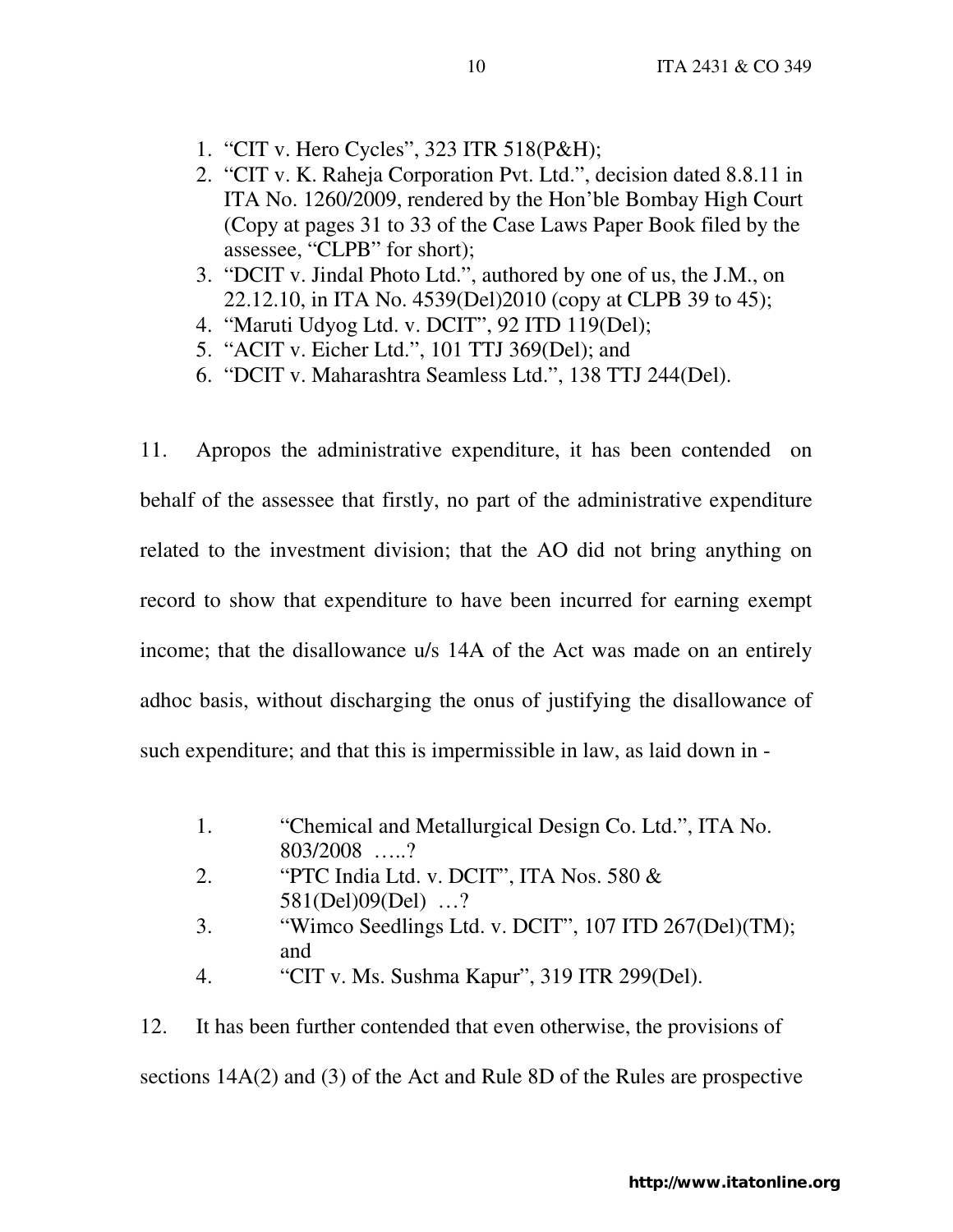and cannot be applied for any assessment year prior to assessment year 2008-09. For this, reliance has been placed on –

- 1. "Godrej & Boyce Manufacturing Co. Ltd. v. DCIT", 328 ITR 81(Bom);
- 2. "Godrej Agrovet Ltd. v. ACIT", 326 ITR 81(Bom); and
- 3. "Continental Carriers (P)Ltd. v. ACIT", 138 TTJ 249(Del).

13. Explaining the administrative expenditure actually incurred by the assessee, it has been contended that so far as regards the pre-demerger expenditure, the total expenditure was of ` 12,99,537/-. Reference in this regard had been made to APB 82 to 87. It has been submitted that this entire expenditure related to activities other than the activities of the Textile Division; that an amount of ` 11,76,500/- out of the said expenditure of ` 12,99,537/- was debited as "miscellaneous expenditure"; that out of this expenditure, expenditure of ` 5,71,794/- related to Haridwar Holiday Home and Dehradun Holiday Home, which were also demerged under the scheme, (with regard to which, APB 199 has been referred to); and that therefore, only the balance expenditure of ` 7,27,743/- was incurred during the three months period from 1.4.05 to 30.6.05, under the head of "miscellaneous expenditure". Referring to the post-demerger expenditure from 1.7.05 to 31.3.06, the learned counsel for the assessee has argued that the total expenditure during this period amounted to ` 21,06,266/- (APB 81 referred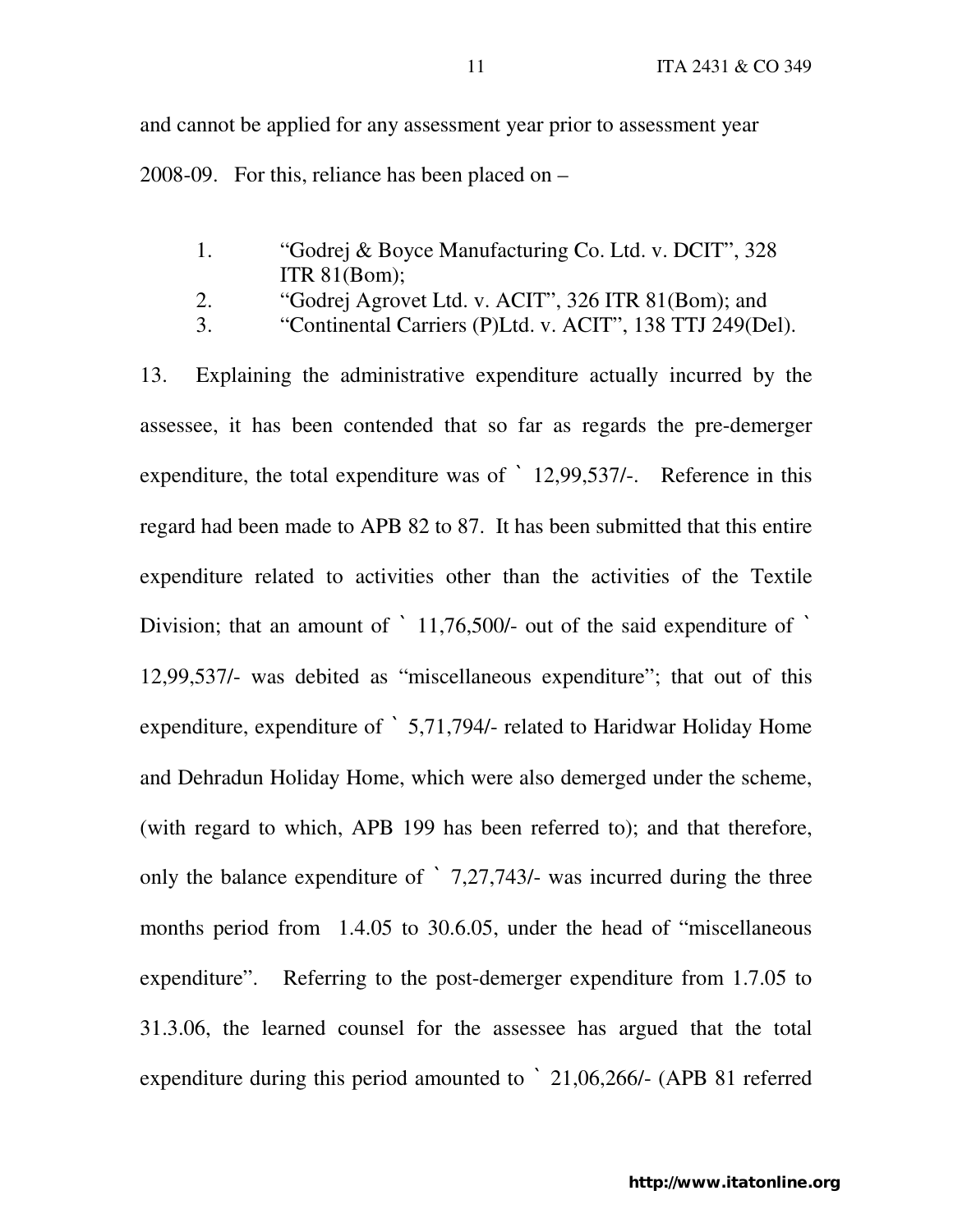to); that this expenditure primarily comprised of a restructuring/demerger expenditure of ` 14,74,347/- and balance other expenses, with regard to which, our attention has been drawn to APB 78 to 80; that in the revised return of income, out of the demerger expenses of ` 14,74,347/-, an amount of ` 2,94,869/- had been claimed u/s 35 DD of the Act, whereas the balance expenditure of ` 11,79,478/- was disallowed in the return (reference made to APB 283); that therefore, a total expenditure of only  $\degree$  16,54,531/- had been claimed and disallowance, if at all, could have been made only out of the said expenditure of  $\dot{ }$  16,54,531/-; that so, the ld. CIT(A) went wrong in disallowing the entire expenditure, particularly when there is no evidence available to suggest that even any *part* of such expenditure was incurred to earn exempt income; and that further more, this expenditure includes expenditure towards remuneration of Director and Audit Fees, which expenditure *had to be incurred*, irrespective of exempt income being received or not and these expenses also could not be held to be related to the earning of exempt income.

14. The learned DR, on the other hand, has contended that the ld. CIT(A) has erred in restricting the disallowance of ` 2,08,83,181/- made by the AO u/s 14A of the Act to  $\dot{\phantom{a}}$  16,54,531/-; that while doing so, the ld. CIT(A) has failed to take into consideration that the assessee had an opening balance of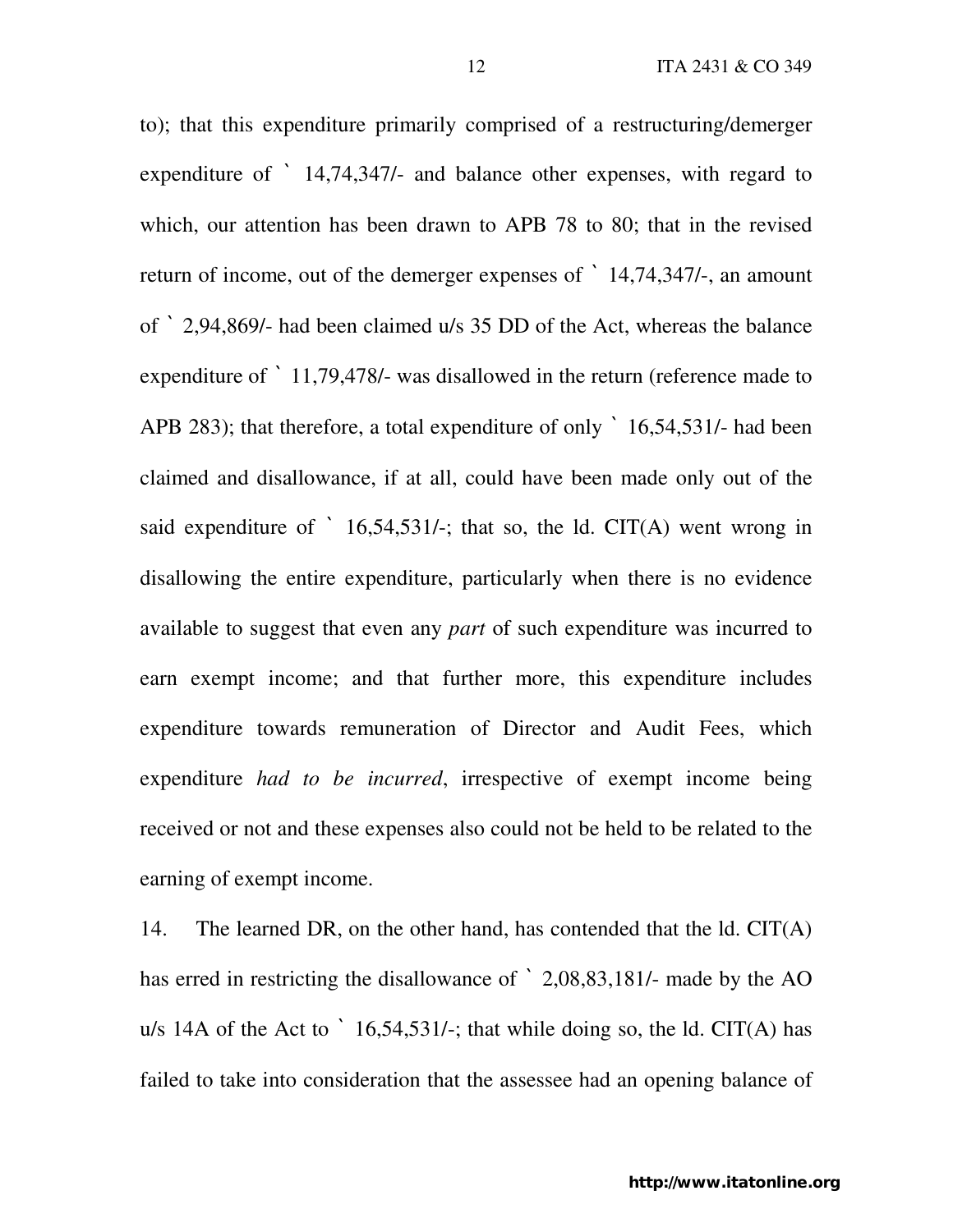investment of ` 88,85,47,596/- and a closing balance of ` 1,00,47,31,991/-; that it was therefrom that the assessee had earned exempt income; that during the year, the assessee had incurred interest cost of ` 3,22,99,963/-, as available from the Profit and Loss Account; that the assessee had earned exempt income at the costs debited to the Profit and Loss Account; that undisputedly, a loan had been taken, on which, interest was being paid; that as such, the AO was right in holding 50% of the interest expenditure to be directly relatable to the earning of exempt income; that as such, the AO was correct in making the disallowance accordingly; that even though agreeing with the AO to the applicability of formula as per Rule 8D of the Rules, the ld. CIT(A) erred in restricting the disallowance made by the AO at ` 47,33,000/- being 0.5% of the average investment, to ` 22,26,000/-; that the ld. CIT(A) further erred in reducing a sum of  $\dot{5}$ ,71,794/- and thereby restricting the disallowance to only ` 16,54,531/-; that even otherwise, the matter needs to be remitted to the AO to examine the expenses regarding the exempt income in the light of "Godrej & Boyce"(supra), as per which, even if the assessee has utilized its own funds for making investments which have resulted in income which does not form part of the total income under the Act, the expenditure which is incurred in the earning of that income would have to be disallowed, which expenditure is what the AO has to determine.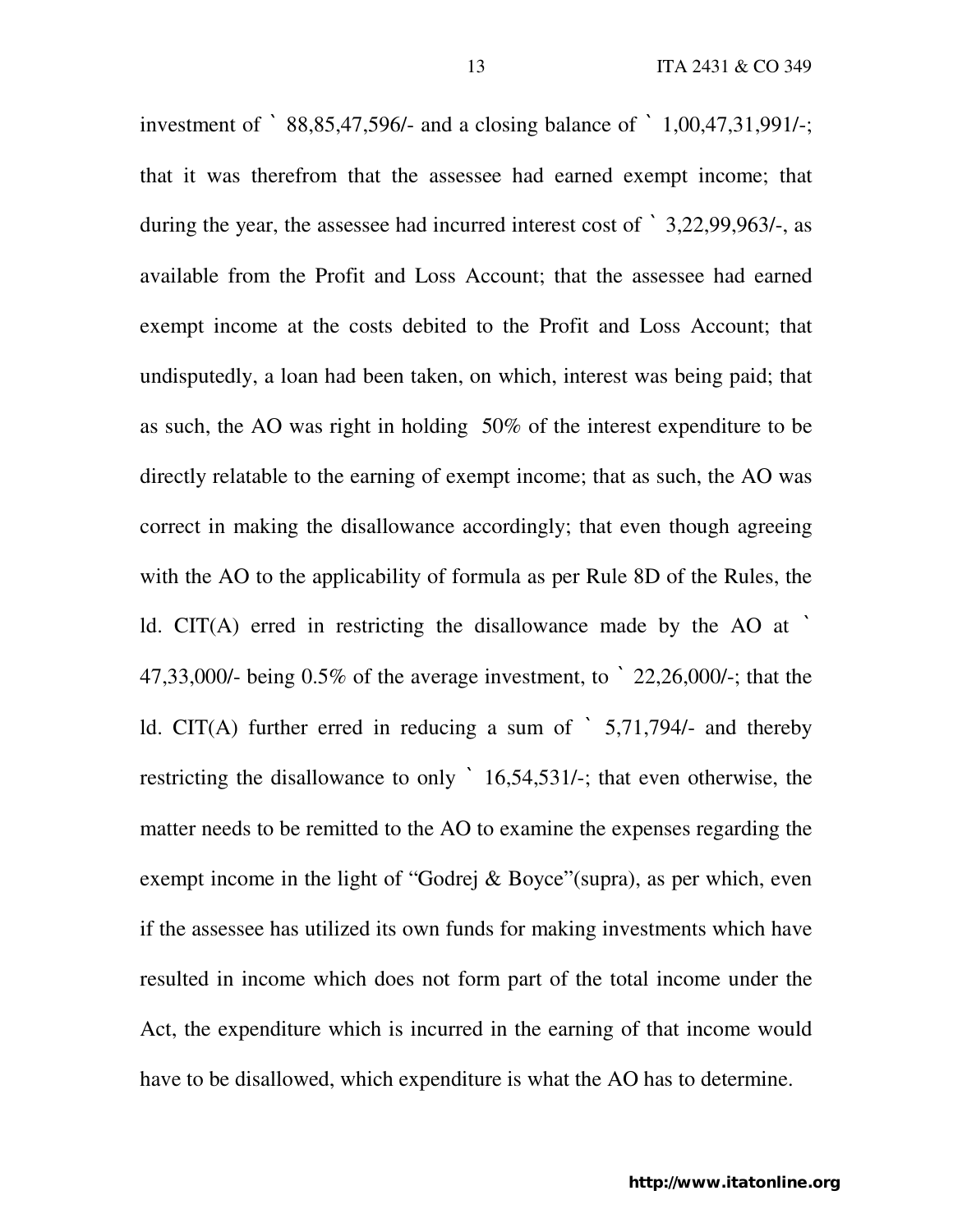15. We have heard the parties and have perused the material on record with regard to this issue. The assessee is a limited company and is in the business of making investments, besides other business. Earlier, it was carrying on the activity of manufacturing and dealing in Textiles. The Textile Division of the assessee, however, got demerged into the resulting company, STIL, with effect from 1.7.05. The AO made disallowance of interest expenditure of ` 1,61,49,987/- and of other administrative and operative expenses of ` 47,33,200/-, total amounting to ` 2,08,83,181/-. The ld. CIT(A), apropos the interest expenditure, held that the entire loan on which the interest expenditure had been paid actually stood transferred from the assessee company to STIL, the resulting company, pursuant to the scheme of demerger. This fact, as found by the  $Id.$  CIT(A), has remained established. Nothing to the contrary has been brought out . It remains undisputed that in the audited financial statement of STIL, as on 31.3.2006, this loan stood transferred pursuant to the scheme of demerger, from the assessee company to STIL. This was in accordance with the scheme of demerger as approved by the Hon'ble Rajasthan High Court. A copy of the said scheme of demerger is at APB 1 to 20. As per this scheme, the liabilities, duties and obligations of the assessee company relating to the demerged Textile Division were to be transferred to the resulting company,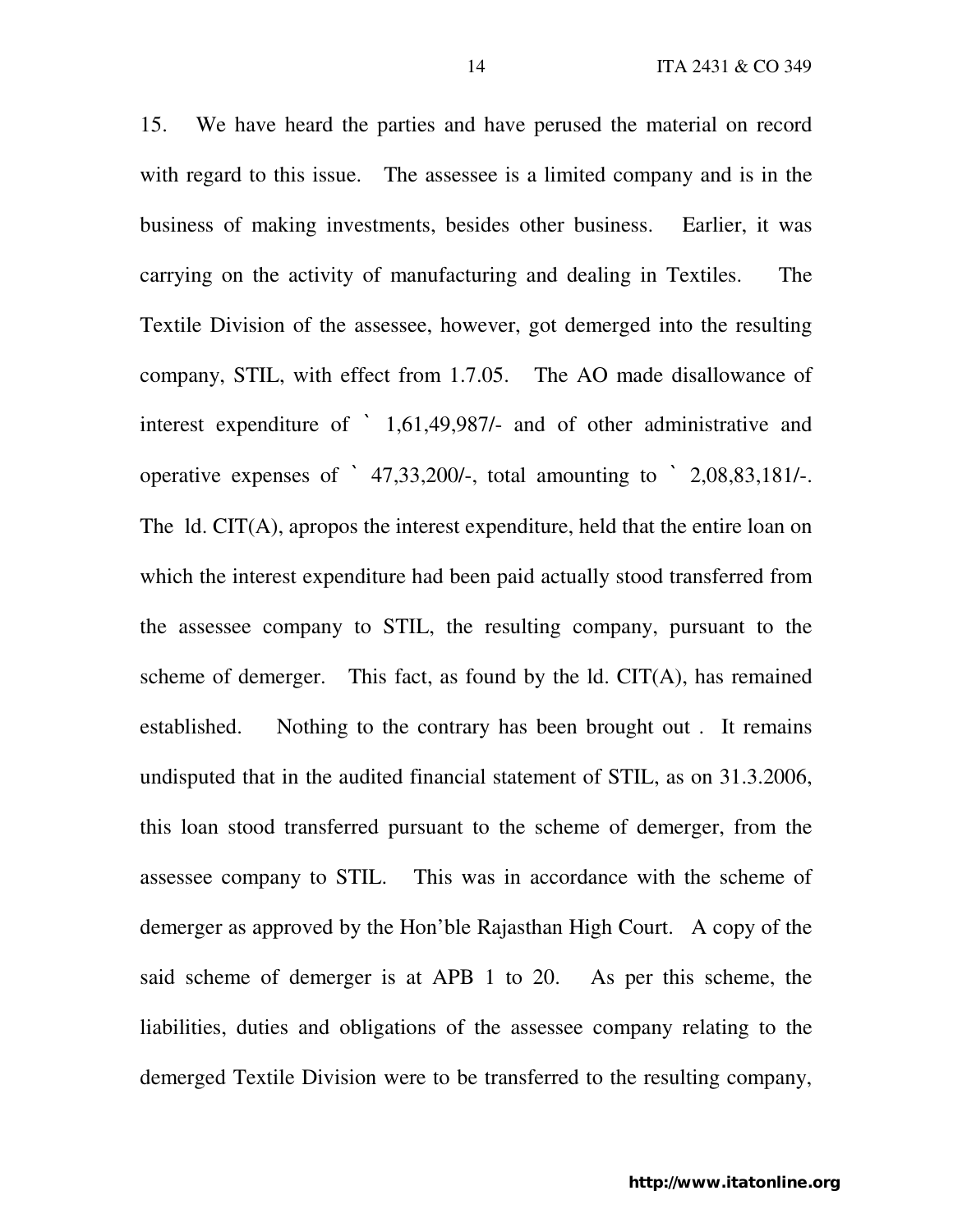STIL. Then, as per the Schedule of assets and liabilities in respect of the residual undertaking forming part of the scheme of demerger, the relevant portion whereof is at APB 62 to 64, after the demerger, the books of the assessee do not show any outstanding loans, signifying that all the loans pertaining to the demerged Textile Division stood transferred. APB 64, states, inter alia, :-

Secured loans - Nil

Unsecured loans - Nil

APB 62 to 64 constitute the statement of assets and liabilities in respect of the residual undertaking of SIL (the assessee) as on the date immediately preceding the appointed date. Further, the details of Profit and Loss Account of SIL (the assessee), from July, 2005 to March, 2006 (APB 78) gives the details of the expenditure, as per which, the total expenditure was of ` 21,06,266/-. The comparative Profit and Loss Account for the segregated period, i.e., from 1.4.05 to 30.6.05, of the consolidated company, and for the year ending 31.3.06, are at APB 79 to 80. Therein, no interest expenditure stands shown as relating to the period from 1.7.05 to 31.3.06, i.e., the period during which the assessee company was only an investment company. It was only to the three months period prior to the said period, i.e., from 1.4.05 to 30.6.05, that the total interest expenditure pertained.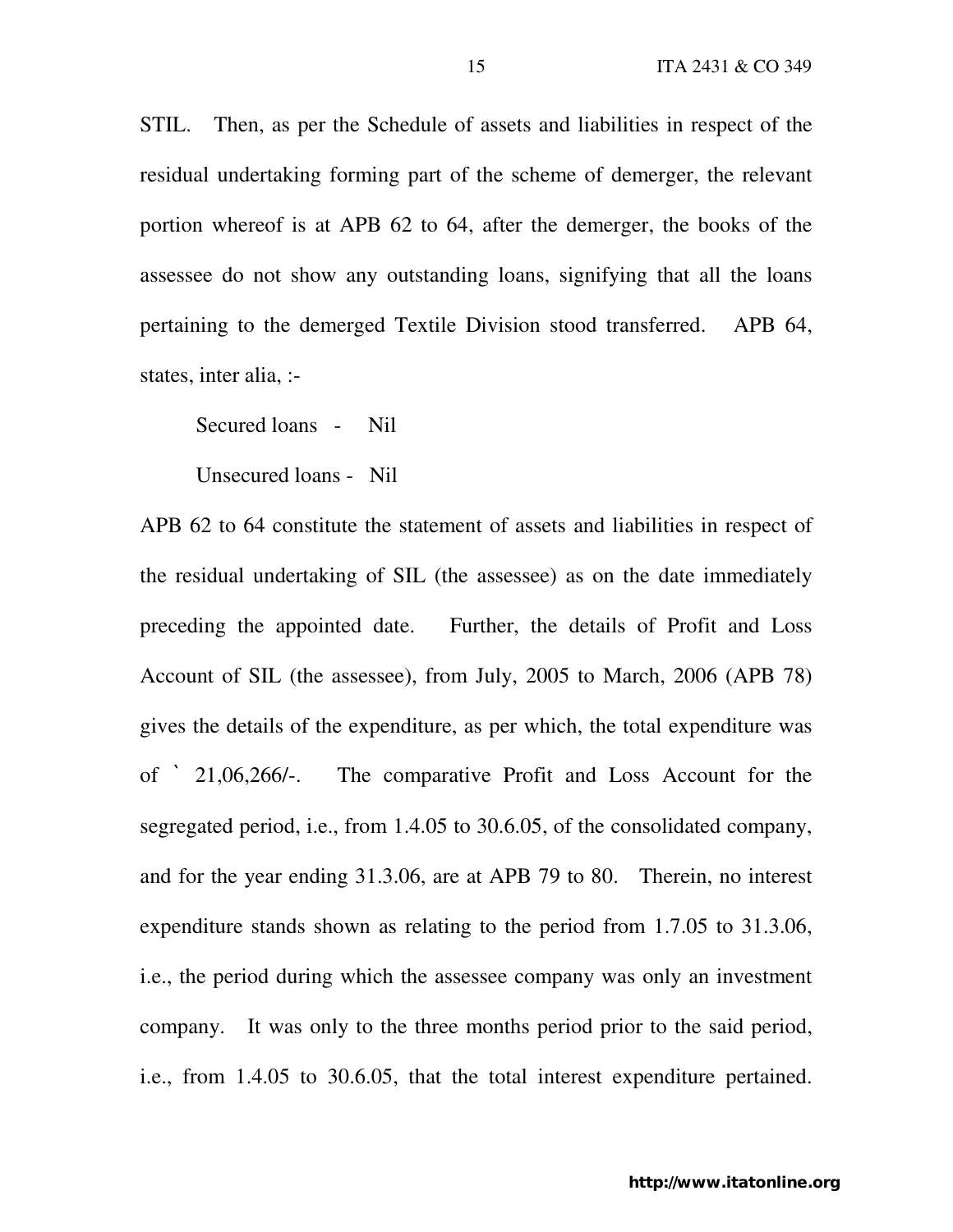This clearly shows that the expenditure on interest concerned the demerged Textile Division of the assessee Company and not its investment activity.

16. As such, no nexus was brought by the AO between the borrowed funds and the tax free investment. That being so, disallowance of interest on borrowed funds was entirely uncalled for.

17. In "K. Raheja Corporation Pvt. Ltd." (supra), it was held by the Hon'ble Bombay High Court that in the absence of any material or basis to hold that the interest expenditure directly or indirectly was attributable for earning the dividend income, the decision of the Tribunal in deleting the disallowance of interest made u/s 14A of the Act could not be faulted. In the facts of the present case, as discussed, "K. Raheja Corporation Pvt. Ltd." (supra), is squarely applicable.

18. In "CIT v. Hero Cycles" (supra), it was held by the Hon'ble Punjab & Haryana High Court, inter alia, that the contention of the Revenue that directly or indirectly some expenditure was always incurred, which must be disallowed u/s 14A of the Act and the impact of the expenditure so incurred could not be allowed to be set off against the business income which may nullify the mandate of section 14A, could not be accepted; and that the disallowance u/s 14A required a finding of incurring of expenditure and where it was found that for earning exempted income, no expenditure had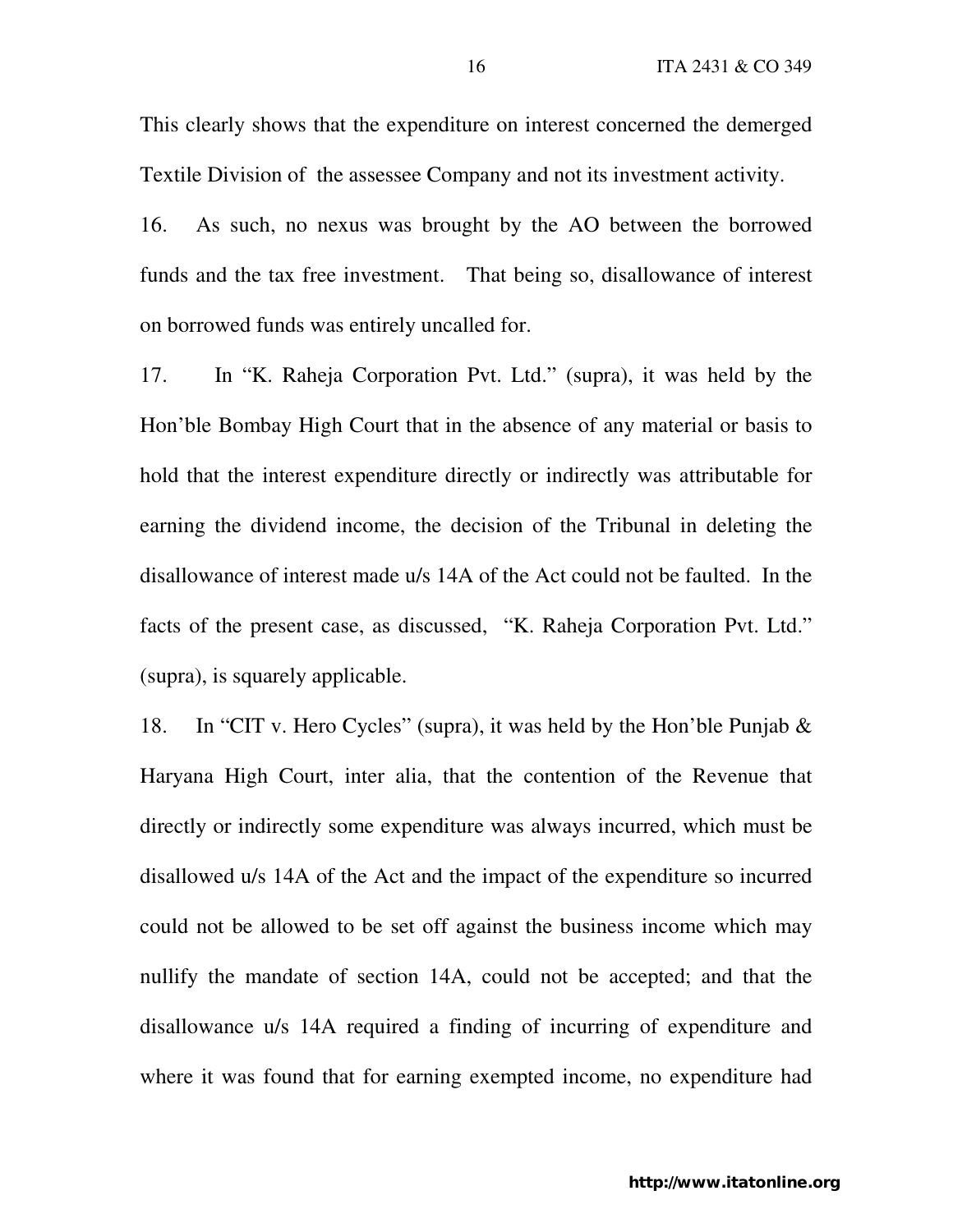been incurred, disallowance u/s 14A could not stand. In the present case, as seen, the AO has not established any nexus whatsoever between the borrowed funds and the investment made. Therefore, "Hero Cycles" (supra), is applicable.

19. In "ACIT v. Eicher Ltd." (supra), it has been held that the burden is on the AO to establish the nexus of the expenditure incurred with the earning of exempt income, before making any disallowance u/s 14A of the Act.

20. In "Maruti Udyog"(supra), it has been held that before making any disallowance u/s 14A of the Act, the onus to establish the nexus of the same with the exempt income, is on the Revenue.

21. In "Jindal Photo"(supra), following "Hero Cycles"(supra), "Eicher Ltd."(supra), "Maruti Udyog"(supra) and other decisions, we have held as follows:-

*"18. Now, as per section 14A(2) of the Act, if the AO, having regard the accounts of the assessee, is not satisfied with the correctness of the claim of the assessee in respect of expenditure incurred in relation to income which does not form part of the assessee's total income under the Act, the AO shall determine the amount incurred in relation to such income, in accordance with such method as may be prescribed, i.e. under Rule 8D of the I.T. Rules. However, in the present case the assessment order does not evince any such satisfaction of the AO regarding the correctness of the claim of the assessee. As such, Rule 8D of the Rules was not appropriately applied by the AO as correctly held by the CIT (A). It has not been done by the AO that any expenditure*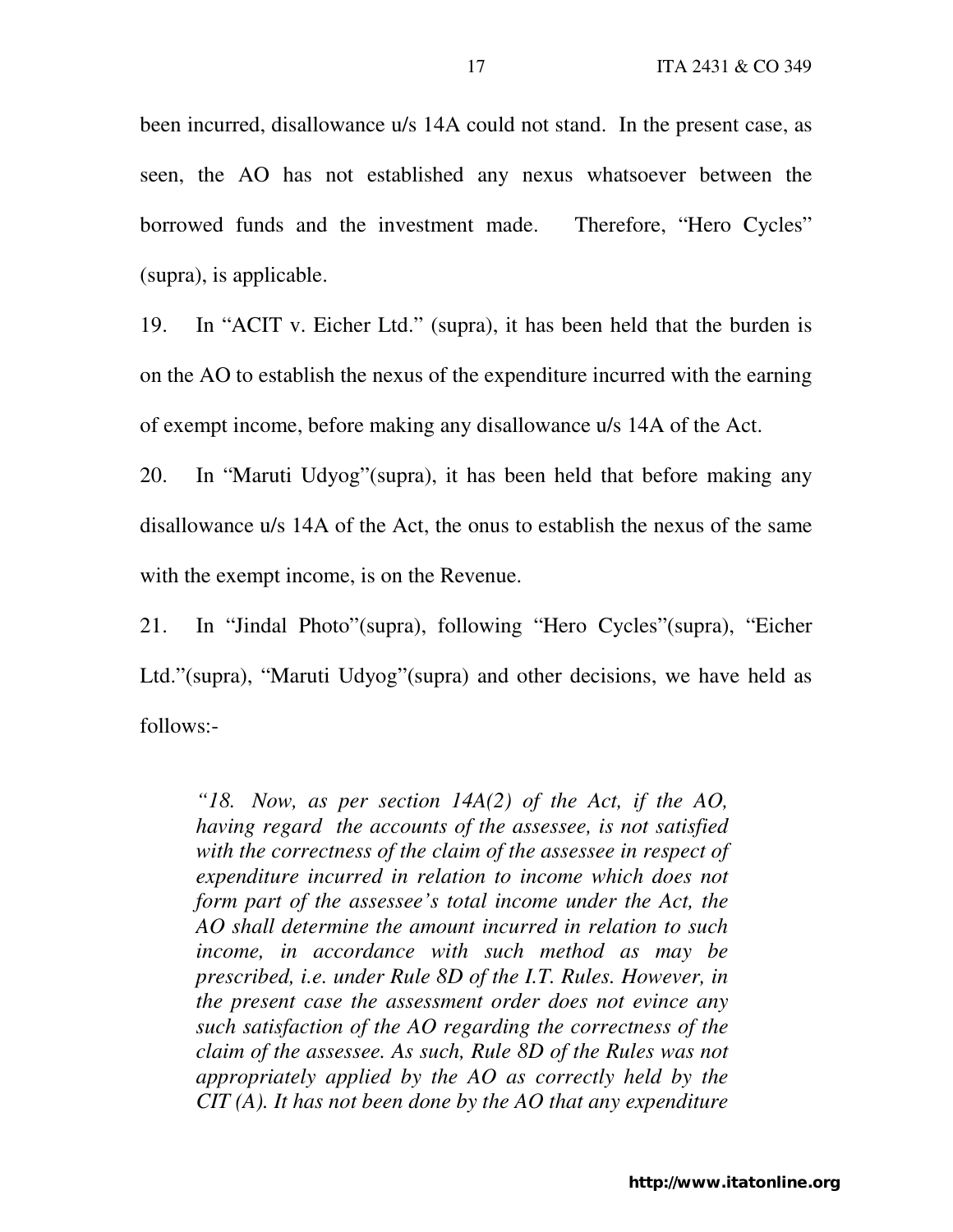*had been incurred by the assessee for earning its dividend income. Merely, an ad hoc disallowance was made. The onus was on the AO to establish any such expenditure. This onus has not been discharged. In "CIT vs. Hero Cycles: (P & H) 323 ITR 518, under similar circumstances, it was held that the disallowance u/s 14A of the Act requires a clear finding of incurring of expenditure and that no disallowance can be made on the basis of presumptions. In "ACIT vs. Eicher Ltd.", 101 TTJ (Del.) 369, that it was held that the burden is on the AO to establish nexus of expenses incurred with the earning of exempt income, before making any disallowance u./s 14A of the Act. In "Maruti Udyog vs. DCIT, 92 ITD 119 (Del.), it has been held that before making any disallowance u/s 14A of the Act, the onus to establish the nexus of the same with the exempt income, is on the revenue. In "Wimco Seedlings Limited vs. DCIT", 107 ITD 267 (Del.) ™, it has been held that there can be no presumption that the assessee must have incurred expenditure to earn tax free income. Similar are the decisions in :* 

- *1. "Punjab National Bank vs. DCIT", 103 TTJ 908 (Del.);*
- *2. "Vidyut Investment Ltd." 10 SOT 284 (Del.) ; and*
- *3. "D.J. Mehta vs. ITO", 290 ITR 238 (Mum.) (AT).*

*19. In view of the above, finding no error with the order of the CIT(A) on the point at issue , the same is hereby confirmed. Ground No. 3 is thus rejected."* 

22. Moreover, as rightly contended, the finding of fact recorded by the ld.

CIT(A), to the effect that no part of the interest expenditure actually related

to the investment activity, has not been challenged by the Department.

23. Therefore, we hold that the ld. CIT(A) has correctly deleted the disallowance of the interest expenditure of ` 1,61,49,987/-.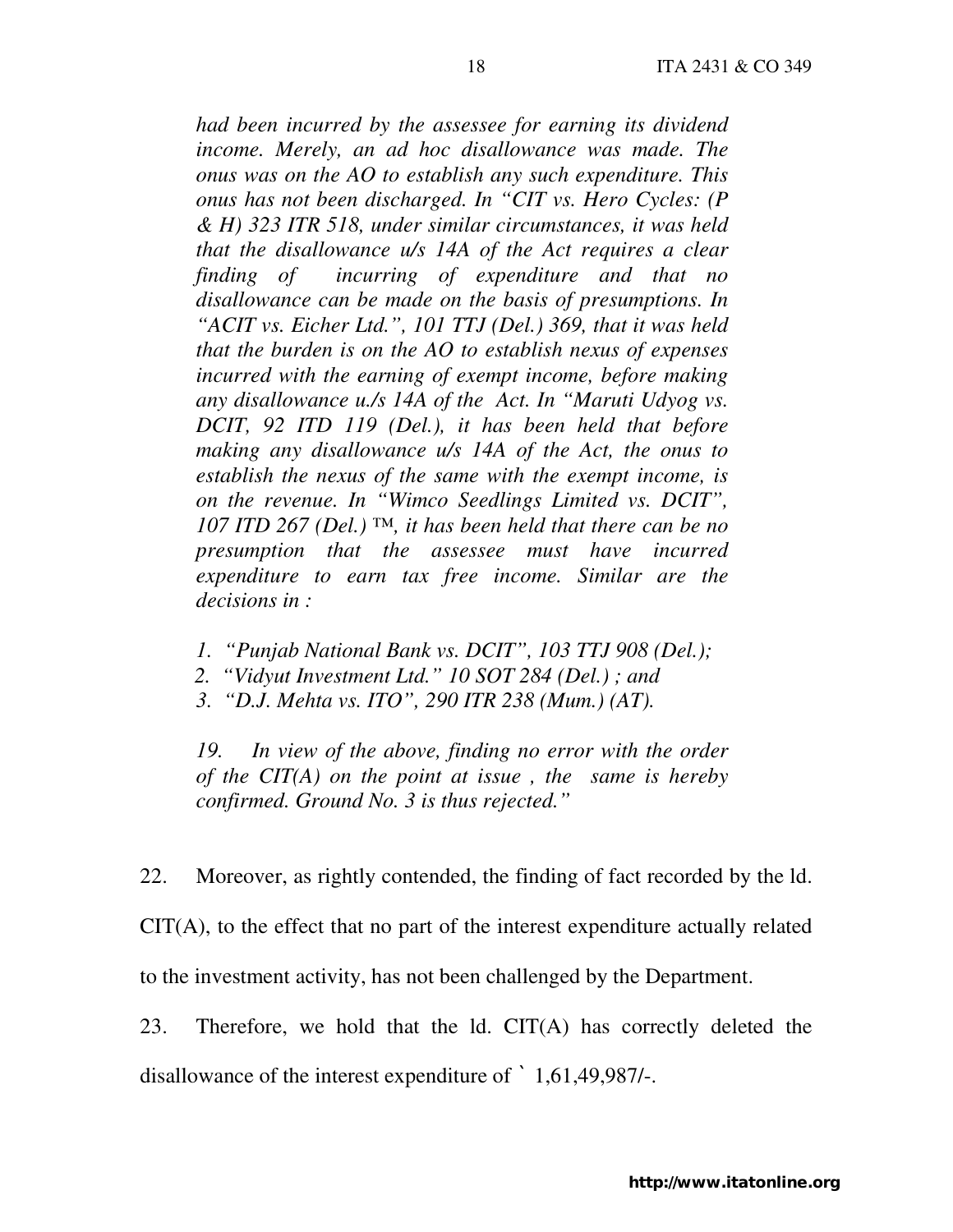24. Further, the AO made disallowance of ` 4,77,33,200/- out of administrative and operative expenses at 0.5% of the average investment of the assessee company, under the formula given in Rule  $8D(2)(iii)$  of the Rules. The ld. CIT(A) observed that the entire expenditure incurred during the pre-demerger period related to the demerged Textile Division, but for ` 12,99,537/-. It was also noticed that the total expenditure for the post demerger period was of ` 21,06,266/-. Out of this amount, the assessee had itself disallowed ` 11,79,478/- and had claimed only the balance expenses of ` 9,26,788/-. The total expenses pre-demerger and post-demerger thus amounted to  $\degree$  22,26,325/-. The ld. CIT(A) observead that it was out of this amount that the disallowance could be made. The CIT(A) agreed in principle with the argument of the assessee that just since the AO had worked out the disallowance of ` 47,33,000/- u/s 14A of the Act, being 0.5% of the average investment under Rule 8D of the Rules, and this amount exceeded the total expenditure incurred in connection with the earning of the exempt income, the expenditure as worked out as per the Rules, could not be disallowed. The ld. CIT(A) was of the view that the disallowance was to be restricted to the total expenditure of ` 22,26,325/- (rounded off to the figure of ` 22,26,000/-), lest the disallowance exceeded even the actual expenditure incurred. However, the assessee's stand that no part of the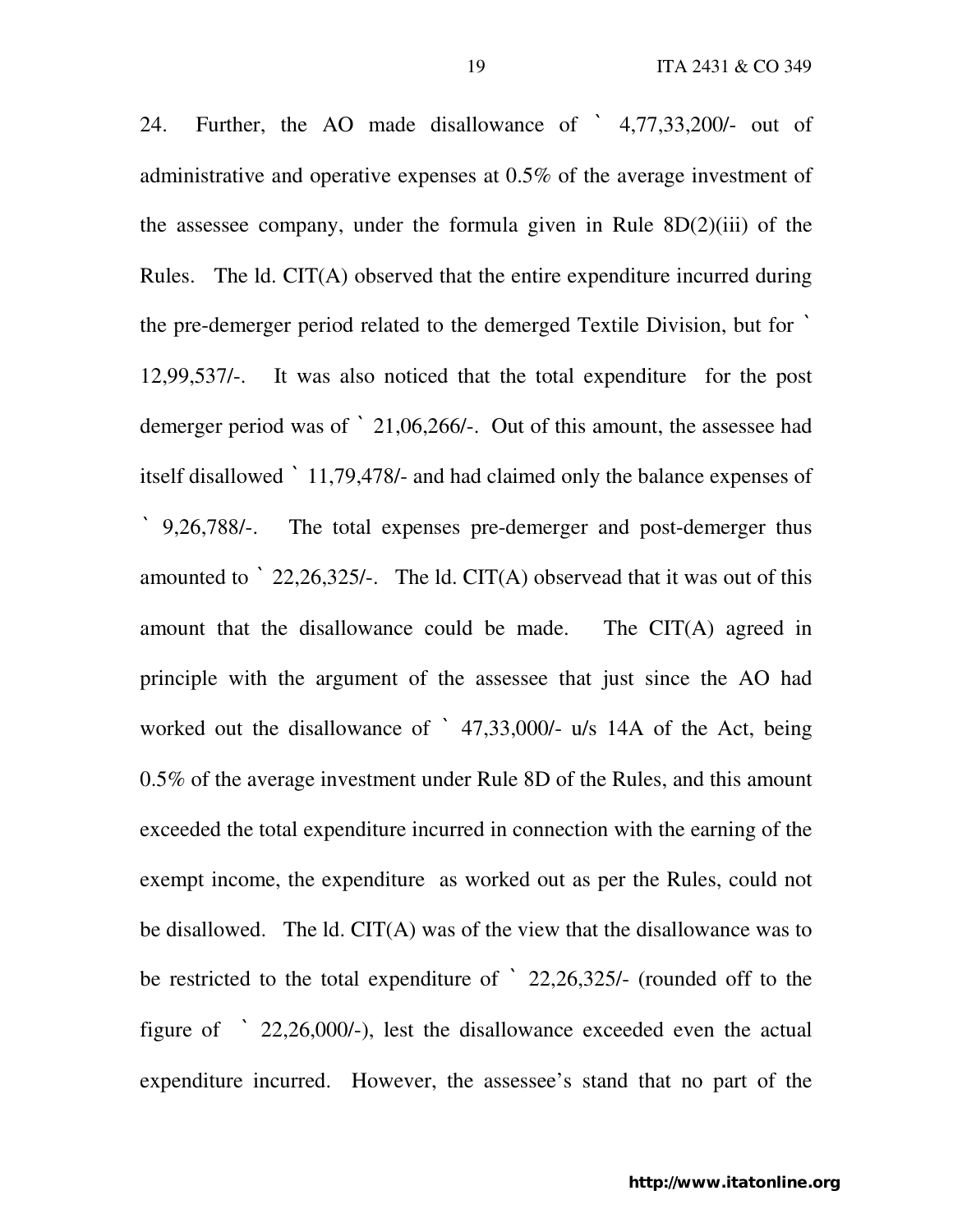expenditure determined at ` 22,26,000/- was disallowable, was not accepted by the ld. CIT(A), observing that the assessee had actually earned exempt income by way of dividend and in terms of section 14A of the Act, the expenditure incurred in relation to *that* income was required to be disallowed. As such, out of the expenditure determined at ` 22,26,000/-, the ld. CIT(A) subtracted the amount of  $\dot{5}$ ,71,794/- representing expenditure relating to Haridwar Holiday Home and Dehradun Holiday Home, which were found to be demerged under the Demerger Scheme, and arrived at the figure of  $\dot{\phantom{a}}$  16,54,531/-. The ld. CIT(A) held this amount to relate to the investment activity of the assessee company and disallowed it as against the disallowance of ` 47,33,200/- made by the AO.

25. The assessee maintains that the ld. CIT(A) has erred in disallowing the sum of ` 16,54,531/- also, as according to the assessee, no part of the administrative expenditure related to the investment division of the assessee. This contention of the assessee, it is seen, carries force. To start with, it cannot be gainsaid that the disallowance u/s 14A of the Act cannot be made on an ad-hoc basis and it is the Department's responsibility to justify any such disallowance by bringing material on record to show that any expenditure was incurred for earning the exempt income. Reference in this regard has correctly been made to "Wimco Seedlings Ltd. v. DCIT"(supra),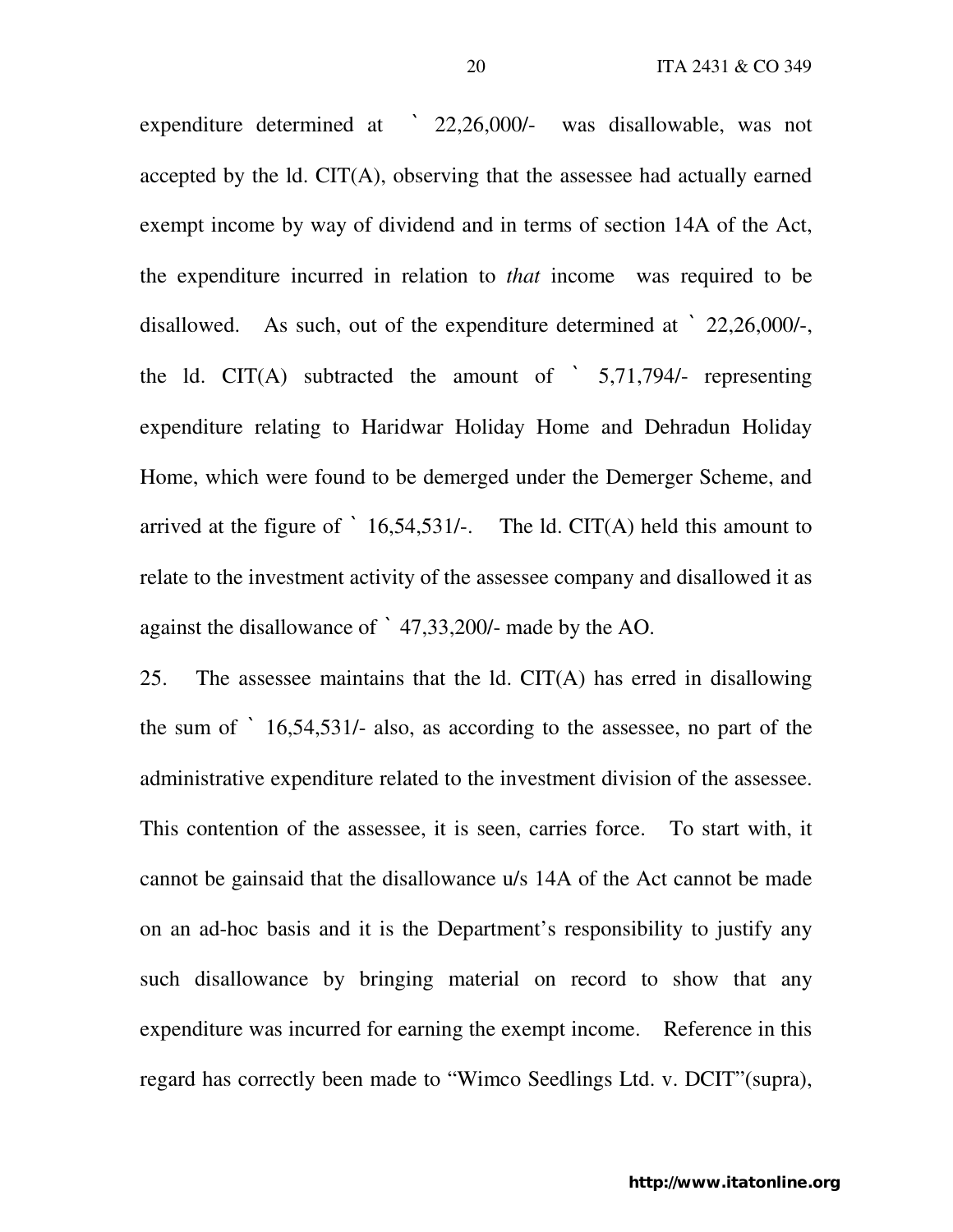wherein it has been held that there can be no presumption that the assessee must have incurred expenditure to earn tax free income. "Wimco Seedlings Ltd." (supra) was followed by us in "Jindal Photo" (supra).

26. In "Ms. Sushma Kapur" (supra), it has been held by the Tribunal that to the extent it could be proved that the investment was made from borrowed funds, the expenses had been disallowed u/s 14A. This finding of fact recorded by the Tribunal was upheld by the Hon'ble jurisdictional High Court.

27. In the present case, the AO did not bring any evidence on record to establish that any expenditure had been incurred by the assessee company for earning the exempt income. In the absence of such evidence, it was wrong on the part of the AO to proceed to compute disallowance of the expenses u/s 14A of the Act by merely applying Rule  $8D(2)(iii)$  of the Rules.

28. Apropos the assessee's contention regarding the applicability of the provisions of Sections 14A(2) and (3) of the Act and Rule 8D of the Rules being prospective with effect from assessment year 2008-09, such contention is supported by "Godrej & Boyce"(supra) and "Godrej Agrovet Ltd."(supra). It is, however, well established, as held in "Continental Carriers P.Ltd. v. ACIT", 138 TTJ 249(Del), that even prior to assessment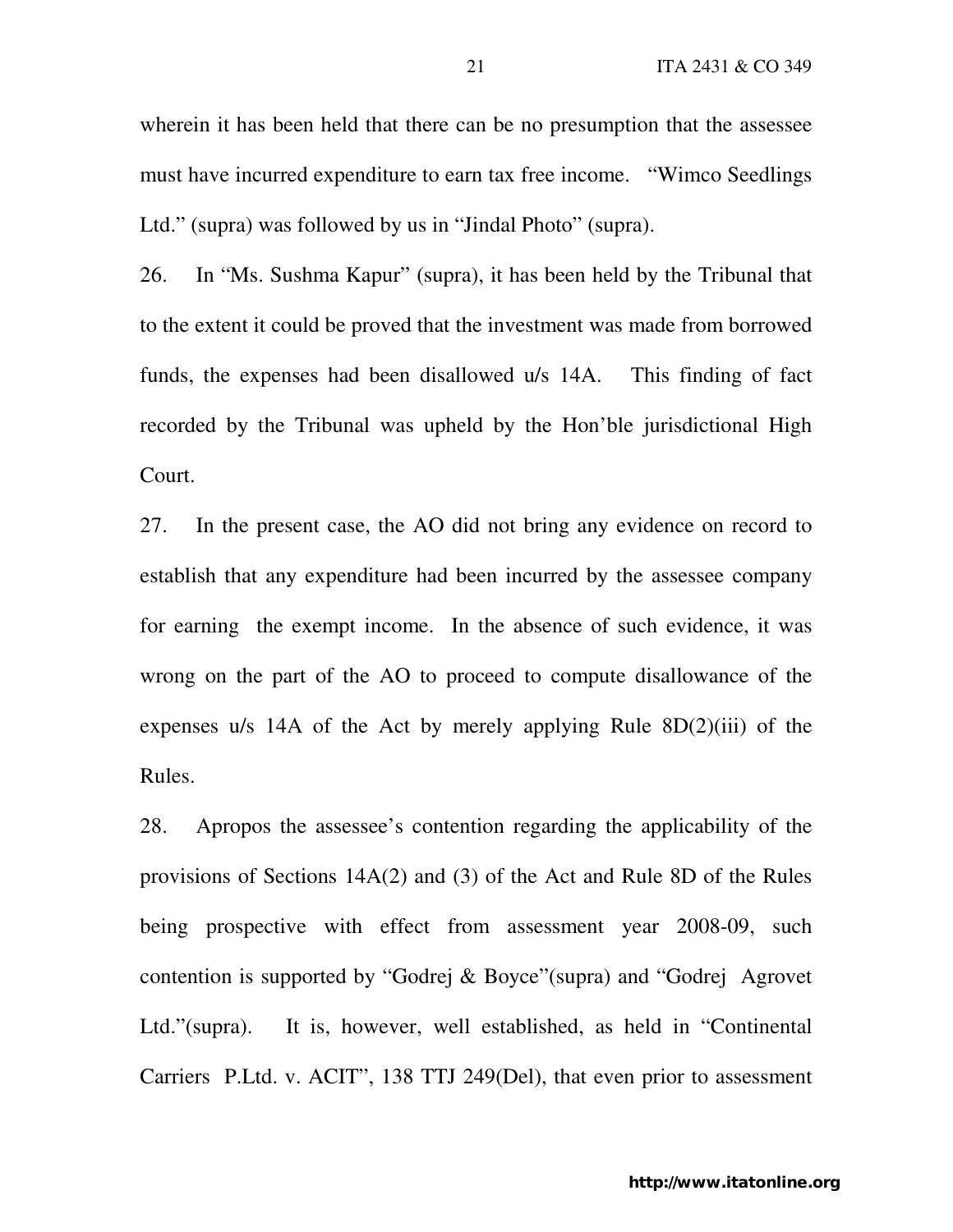year 2008-09, when Rule 8D of the Rules was not applicable, the AO was duty bound to determine the expenditure incurred in relation to income not forming part of the total income, by adopting a reasonable basis. Therefore, nothing stopped the AO from determining the expenditure incurred in relation to the exempt income earned by the assessee. But for doing so, a "reasonable basis" had to be adopted. And the most reasonable basis, rather, the first reasonable basis for such determination can be none else than the nexus between the expenditure incurred and the exempt income earned. Now, evidently, the AO did not establish any such nexus between the expenditure incurred and the exempt income earned by the assessee Company.

29. Even the ld. CIT(A), though he restricted the disallowance from  $\dot{\phantom{a}}$ 47,33,200/- to ` 16,54,531/-, did not establish any such nexus and it was merely observed that this amount related to the investment activity of the assessee Company, without clarifying as to how it was found to be so.

30. We find that apropos the pre-demerger expenditure incurred during the period from 1.4.05 to 30.6.06, the total expenditure relating to the activities other than those of the Textile Division of the assessee Company, as available from the consolidated Profit and Loss Account for the year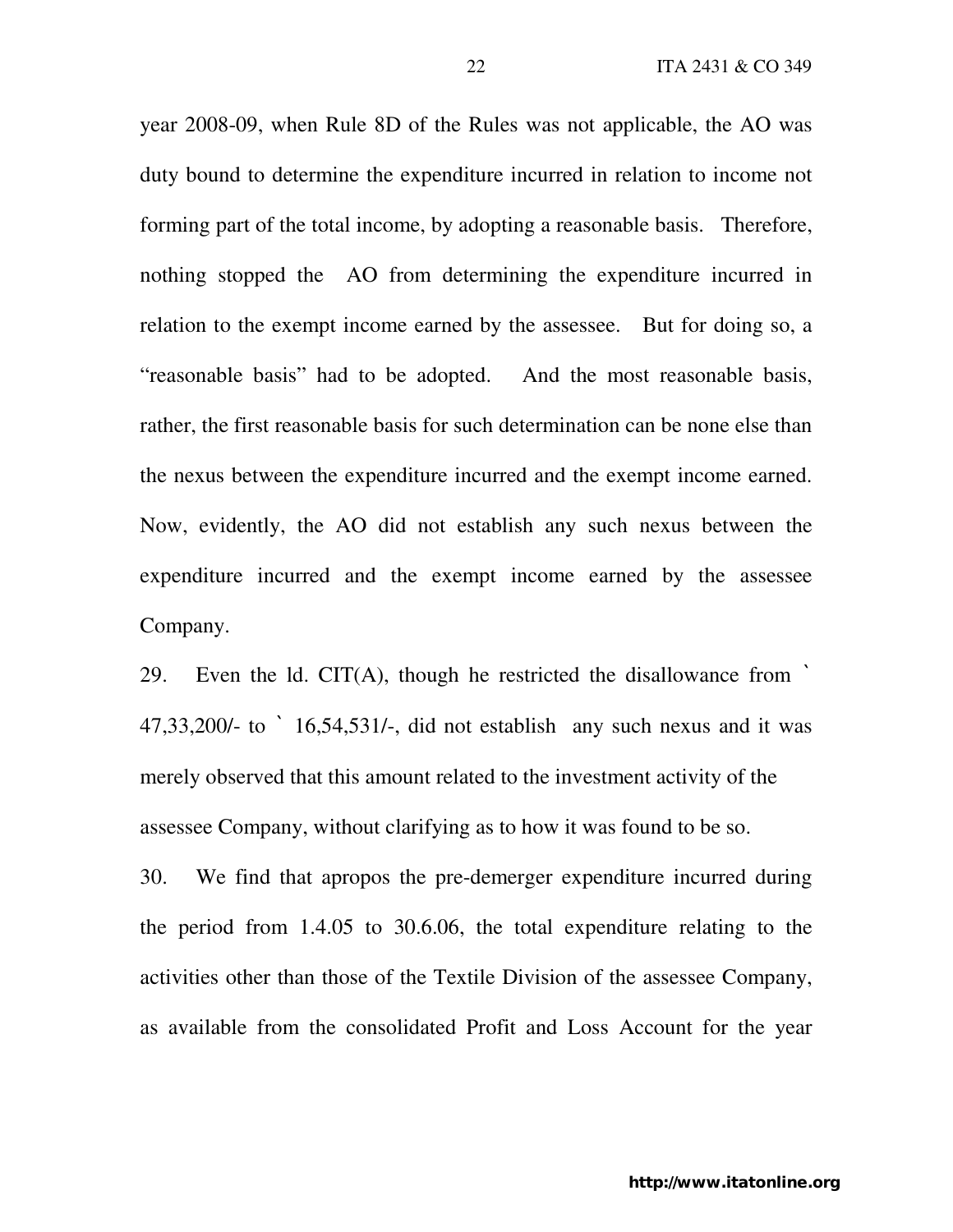ended 31.3.06 of STIL (copy at APB 83 to 87), was ` 12,99,537/-, as follows:-

| 1. Salary, wages, bonus etc.     | $61,353/-$    |
|----------------------------------|---------------|
| 2. Employees' contribution to PF | $2,792/-$     |
| 3. Rates and Taxes               | $3,440/-$     |
| 4. Insurance Premium (Net)       | $50,000/-$    |
| 5. Misc. expenses                | $11,76,500/-$ |
| $\text{Total}^{\star}$           | 12,99.537/-   |

Out of the above expenditure of ` 12,99,537/-, it is seen, an amount of ` 11,76,500/- stands debited as misc.expenditure. The break up of these misc.expenses, as appended at APB 82, is as follows:-

| Particulars              | $2005 - 06$ | 3 Months | 9 Months       |
|--------------------------|-------------|----------|----------------|
| *Detail of M/s. Expenses |             |          |                |
| -Filing Fee              | 4000        | 0        | 4000           |
| -General Expenses        | 12361       | 12361    | $\theta$       |
| -Postage & Telegram      | 118478      | 4929     | 113549         |
| -Printing and Stationery | 231675      | 469      | 231206         |
| -Bank Commission         | 135         | 135      | 0              |
| -Books and Periodicals   | 2497        | 2497     | 0              |
| -Traveling Expenses      | 38696       | 38696    | 0              |
| -Trunk & Telephone Exp.  | 1888        | 1888     | $\theta$       |
| -Haridwar Holiday Home   | 171231      | 171231   | $\theta$       |
| -Legal & Professional    | 80407       | 80407    | 0              |
| -Electricity charges     | 2769        | 2769     | 0              |
| -Water charges           | 425         | 425      | 0              |
| -Advertisement           | 77570       | 77570    | 0              |
| -Listing Fee             | 84250       | 58000    | 26250          |
| -Maintenance Charges     | 3940        | 3940     | $\Omega$       |
| -Directors Traveling     | 668018      | 178511   | 489507         |
| -conveyance Charges      | 620         | 620      | $\overline{0}$ |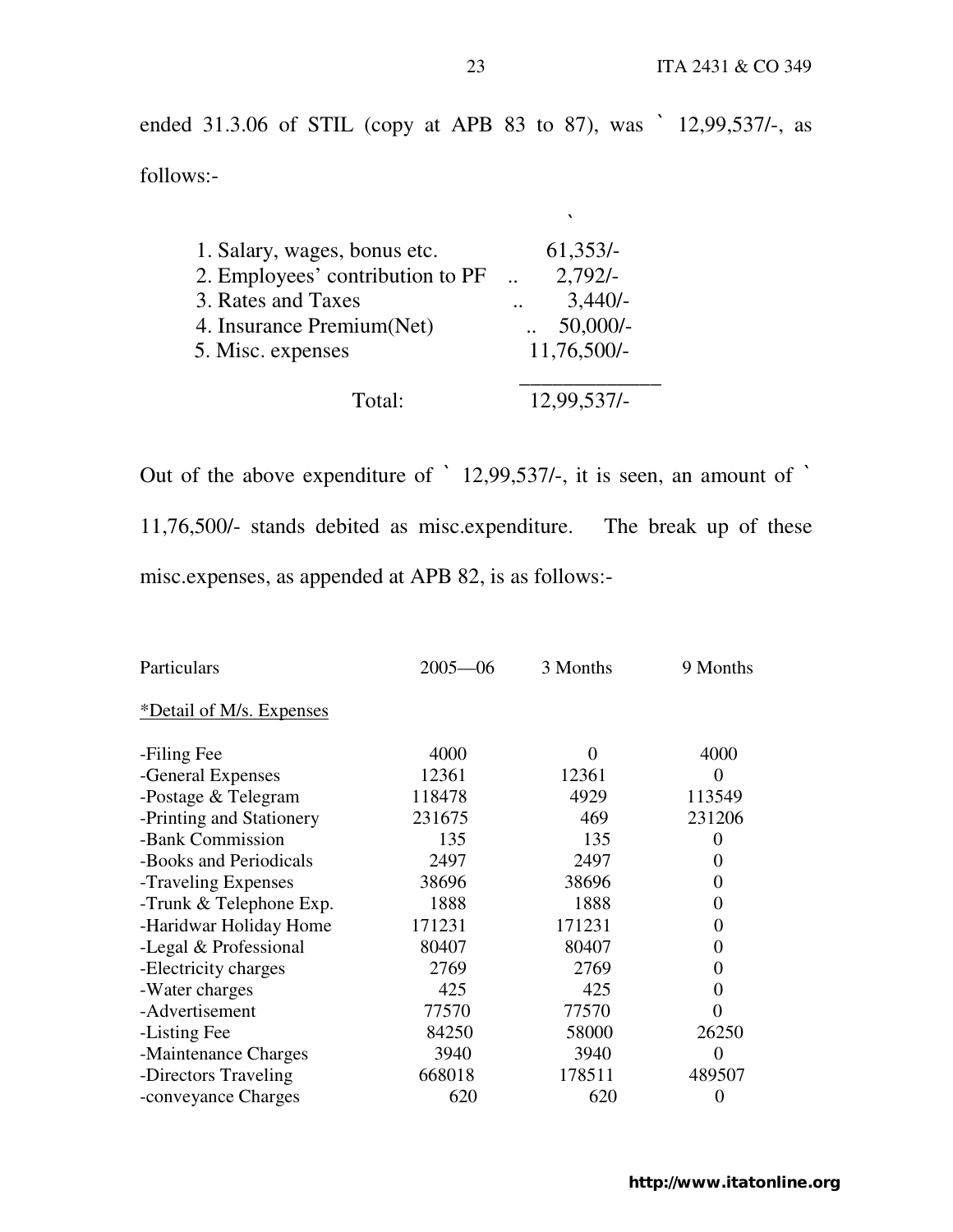| -Depository Fees            | 44080   | 44080   | U                |
|-----------------------------|---------|---------|------------------|
| -Demat Expenses             | 46653   |         | 46653            |
| -Dehradun Holiday Home Exp. | 400563  | 400563  | 0                |
| -Motor Car Exp.             | 80910   | 80910   | 0                |
| -Press Conference Exp.      | 16500   | 16500   | $\boldsymbol{0}$ |
|                             |         |         |                  |
|                             | 2087666 | 1176501 | 911165           |
|                             |         |         |                  |

31. As noted above, an amount of ` 5,71,794/- was expenditure related to Haridwar Holiday Home (` 1,71,231/-) and Dehradun Holiday Home (` 4,00,563/-). These properties, pertinently, were shown in the Schedule forming part of the Balance Sheet as on 31.3.06 (copy at APB 199), as fixed assets of the company. Both these Holiday Homes, undeniably, were demerged under the Demerger Scheme and so, the ld. CIT(A) rightly did not disallow the expenditure on these Holiday Homes.

32. So, what remained as balance under the head of misc.expenditure incurred during the three months period from 1.4.2005 to 30.6.2005, was the amount of ` 7,27,743/-. Even this part of the expenditure has not been corelated by the Authorities below to the exempt income earned by the assessee Company.

33. So far as regards the post-demerger expenditure incurred by the assessee from 1.7.05 to 31.3.06, as available from the details of expenses in the Profit and Loss Account in March, 2006 and June, 2005, i.e., for the year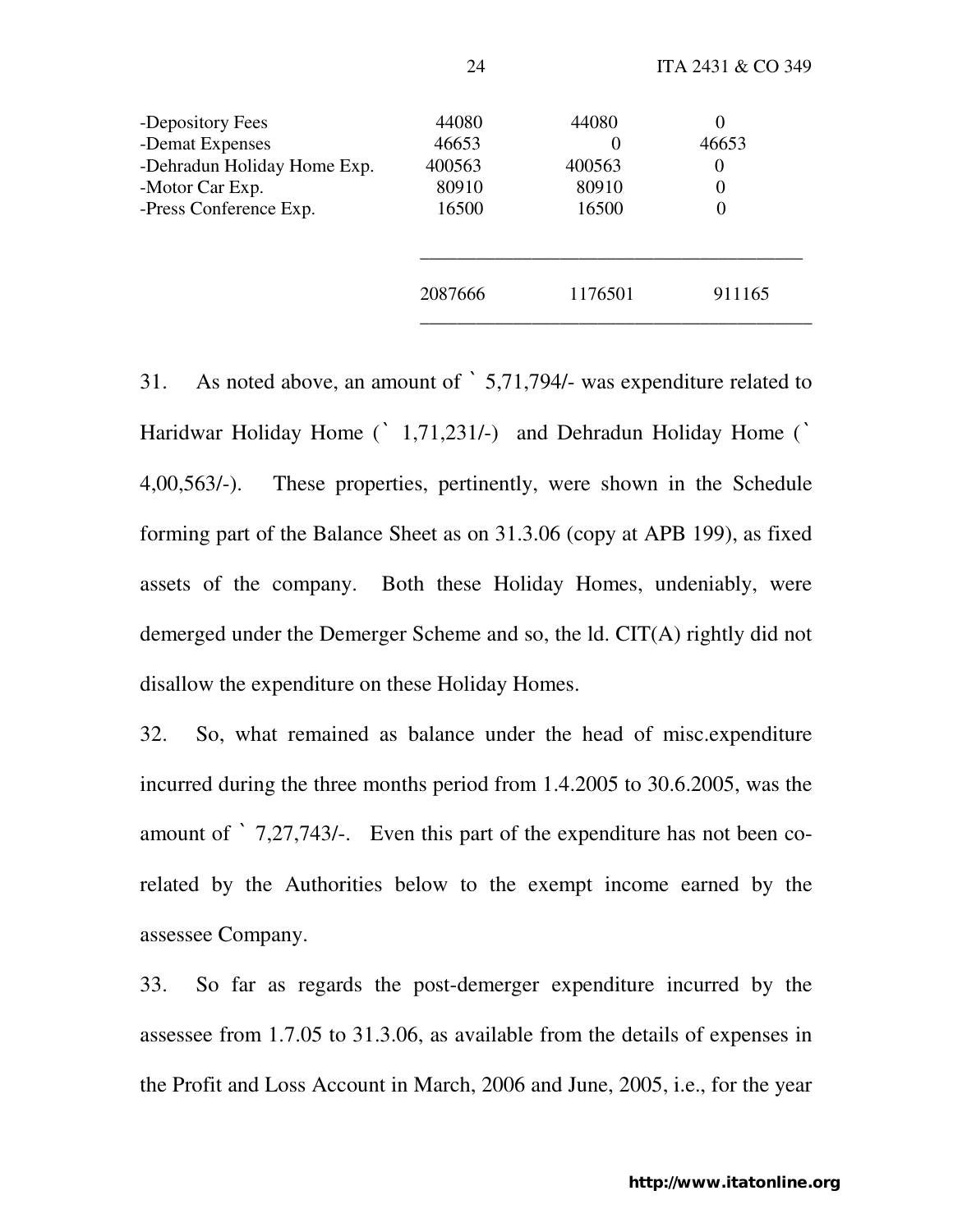ended 31.3.06 and for the period ended 30.6.05 (copy at APB 81), that is, the difference of expenses in the Profit and Loss Account for the period from 1.4.05 to 30.6.05 and 1.7.05 to 31.3.06, i.e., to say, the pre-demerger and the post-demerger periods, during the post-demerger period, the assessee had only investment activity and there was no activity of manufacture of Textiles, the Textile Division having been demerged. The total expenditure incurred during this period was of ` 21,06,266/-. This comprised of (as available from the copy of the details of the Profit and Loss Account of the assessee Company from July 2005 to March, 2006, at APB 78), of operative and other expenses of ` 14,78,766/- and Director's fees and commission of ` 6,27,500/-. The operative and other expenses of ` 14,78,766/- constituted, mainly, restructuring/demerger expenses of ` 14,74,347/- (APB 79). The balance operating and other expenses were of ` 4,419/-. A revised computation of income for the assessment year 2006-07 (copy at APB 283 to 286) was filed by the assessee before the AO along with letter dated 27.11.06 (copy at APB 287 to 292). In the revised return of income, out of the demerger expenses of ` 14,74,347/-, the assessee claimed an amount of  $\degree$  2,94,869/- as being allowable u/s 35 DD of the I.T. Act, being  $1/5<sup>th</sup>$  of the said amount of ` 14,74,347/-. The balance expenditure of ` 11,79,478/-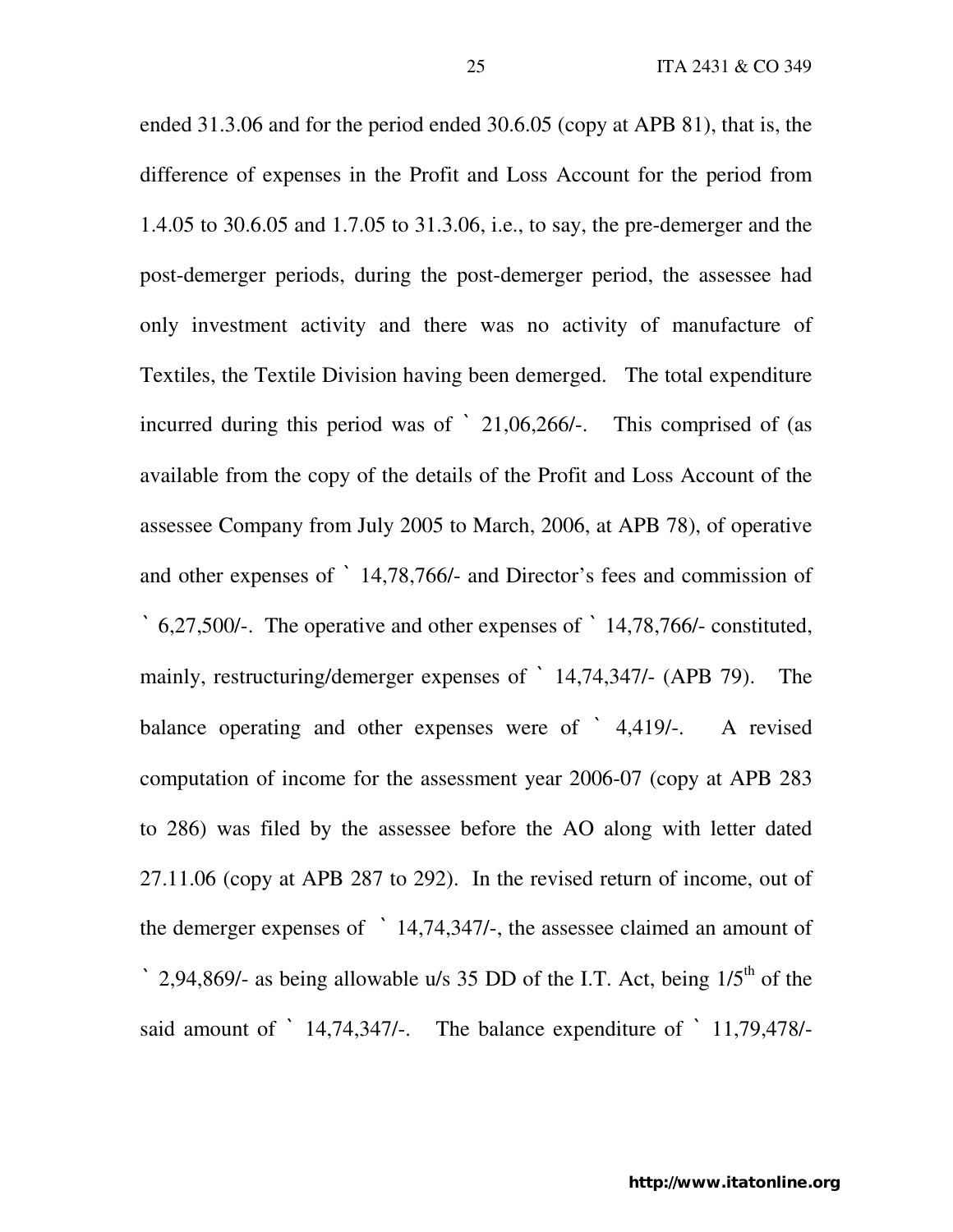was disallowed. The revised computation (APB 283), in this regard, reads as follows:-

A. Income from Business Adjustments in accordance with sections 28 to 44 …………………………………………… 7. Expenditure on account of demerger ` 14,74,347/- Less: Allowable u/s  $35DD(1/5<sup>th</sup>$  of ` 14,74,347/-) ` 2,94,869/-  $\mathcal{L}_\text{max}$  , which is a set of the set of the set of the set of the set of the set of the set of the set of the set of the set of the set of the set of the set of the set of the set of the set of the set of the set of ` 11,79, 478/-

As such, it is evident that the assessee had claimed expenditure only of ` 16,54,531/-. The ld. CIT(A) has duly taken this into consideration. No doubt, the disallowance, if any, could have been made out of this amount only. However, in order to validate such a disallowance, as discussed hereinabove, what was required to be established was the nexus of the expenditure with the earning of the exempt income. The  $ld$ . CIT(A), in this regard, has merely observed that the entire balance expenditure of ` 16,54,531/- relates to the investment activity of the assessee Company. There is, however, nothing in the impugned order as to how this finding has been arrived at by the ld. CIT(A). It cannot be gain-said that the onus to prove the nexus between the expenditure incurred and the earning of income not forming part of the total income is squarely on the Department. In the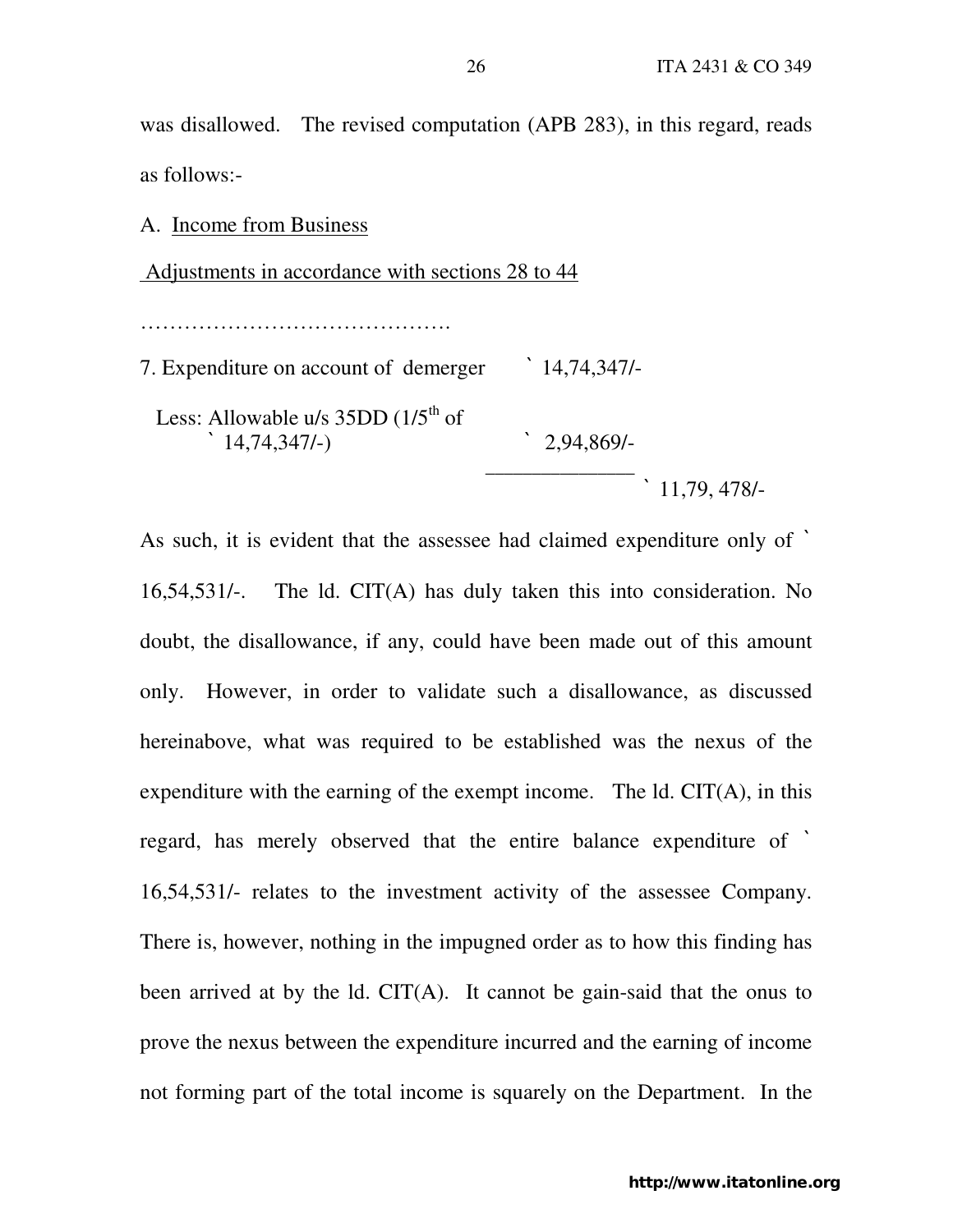absence of discharging this onus, no disallowance in this regard can be made, much less sustained, as has been done by the ld. CIT(A). There is absolutely nothing on record to show that any part of the expenditure was incurred to earn the exempt income. And not only this, as rightly canvassed, this expenditure of ` 16,54,531/- even included expenditure towards remuneration to Director and Audit Fees. Now this kind of expenditure, irrespective of the fact whether or not income not forming part of the total income is earned, *has* to be incurred. Therefore also, these expenses cannot, in any manner, be said to be relatable to earning of exempt income by the assessee company.

34. Thus, looked at from any angle, the ld. CIT(A), in our considered opinion, was not at all justified in holding the entire balance expenditure of ` 16,54,531/- incurred by the assessee company as liable to disallowance u/s 14A of the Act. The grievance of the assessee in this regard is, therefore, found to be justified and is accepted as such. The grouse of the Department, on the other hand, is found to be baseless and ground No. 1 raised by the Department is, hence, rejected, whereas Cross Objection No. 1 taken by the assessee is accepted.

35. Turning to ground No.2 raised by the Department, it has been contended that the ld.  $CIT(A)$  has erred in deleting the disallowance of  $\dot{\ }$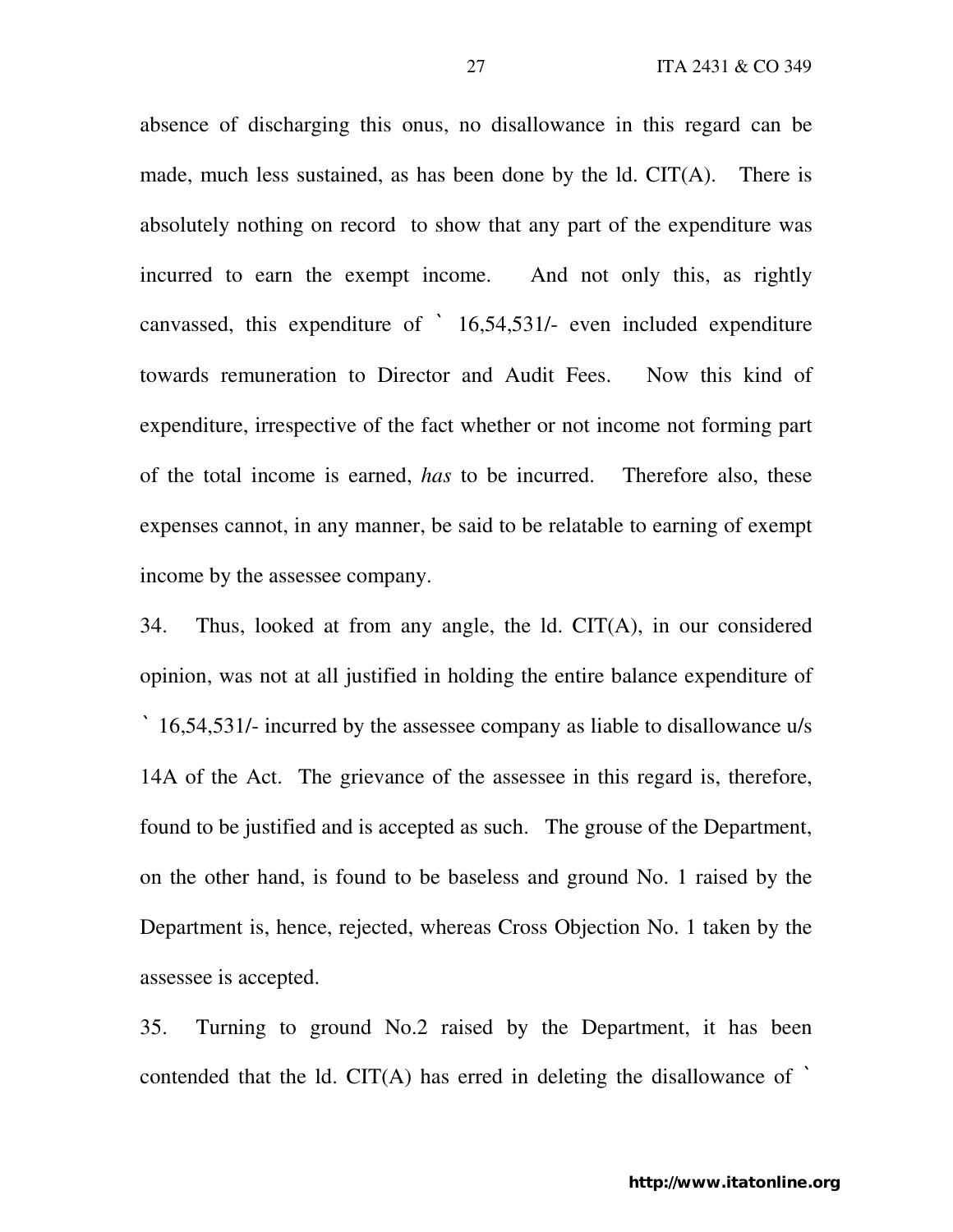5,000/- made by the AO on account of fines and penalties. The AO, it is seen, made disallowance of the expenditure of ` 5,000/- incurred by the assessee Company on account of fines towards traffic violation. Before the ld. CIT(A), the assessee contended that a similar amount had been allowed as a deduction in the case of the assessee for the assessment year 1990-91 by the Tribunal in ITA No. 2856(Del)93. The ld. CIT(A) deleted the disallowance following the said order of the Tribunal. Before us, the assessee has again pressed into service the Tribunal's order (supra) for the assessment year 1990-91 (copy at APB 225 to 228)in response to the ld. DR's argument that the payment for fines towards traffic violation and the AO had correctly made the disallowance.

36. The facts remaining the same for the year under consideration, as those for the assessment year 1990-91 and following the Tribunal order, the action of the ld. CIT(A) in deleting the disallowance is confirmed, rejecting Ground No.2 taken by the Department.

37. Turning to ground No.3, the Department contends that the ld. CIT(A) has erred in directing the AO to verify the claim of the assessee and exclude interest income from UTI from income after due verification and to allow the balance 50% of the additional depreciation after verifying the contention of the assessee that 50% additional depreciation was claimed and allowed in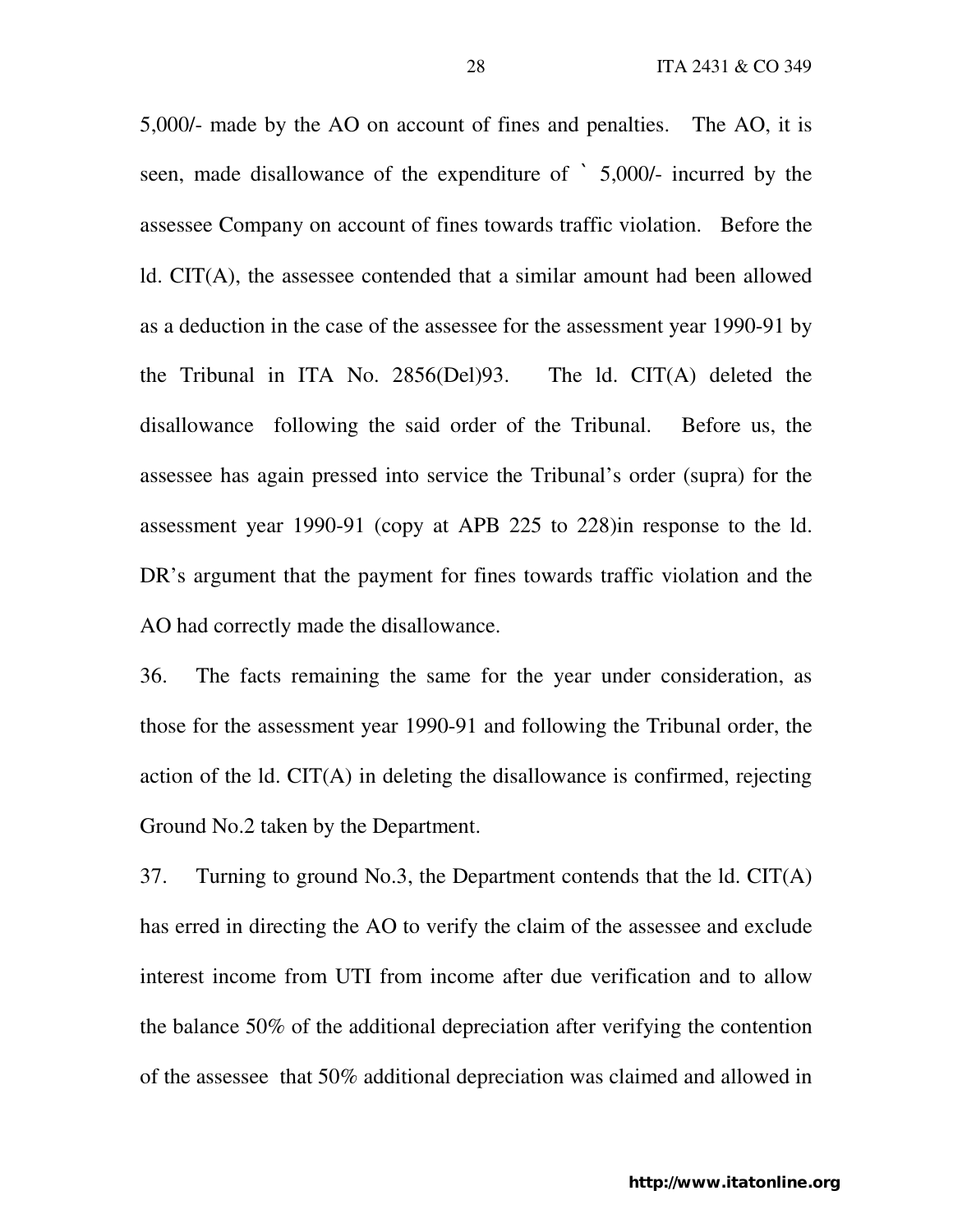the immediately preceding year, i.e., in the assessment year 2005-06 and to verify the claim of the assessee and to allow credit of TDS.

38. In this regard, it is seen that the AO refused to allow additional depreciation @ 7.5% in respect of addition of plant and machinery during the immediately preceding assessment year, i.e., assessment year 2005-06. Before the ld. CIT(A), the assessee contended that in the assessment year 2005-06, the assessee had claimed additional depreciation @ 7.5%, being 50% of additional depreciation of 15%, amounting to ` 5,32,65,467/-, in respect of new plant and machinery, installed at the new eligible industrial undertaking of the Company, i.e., Unit No.8, Kathua, u/s 32 (iia) of the Act, since the machinery had been put to use for a period of less than 180 days in that previous year; that the depreciation claimed in the return of income for the assessment year 2005-06 was allowed; that in the return of income for the year under consideration, the assessee had claimed the balance 50% of additional depreciation of 15% of the value of the plant and machinery installed in the immediately preceding assessment year; that this was done through Notes to Accounts appended to the return of income; that this claim was computed at  $\cdot$  1,32,79,884/-, by apportioning 50% of the gross amount of additional depreciation of ` 5,32,65,467/- in the ratio of 91 days to the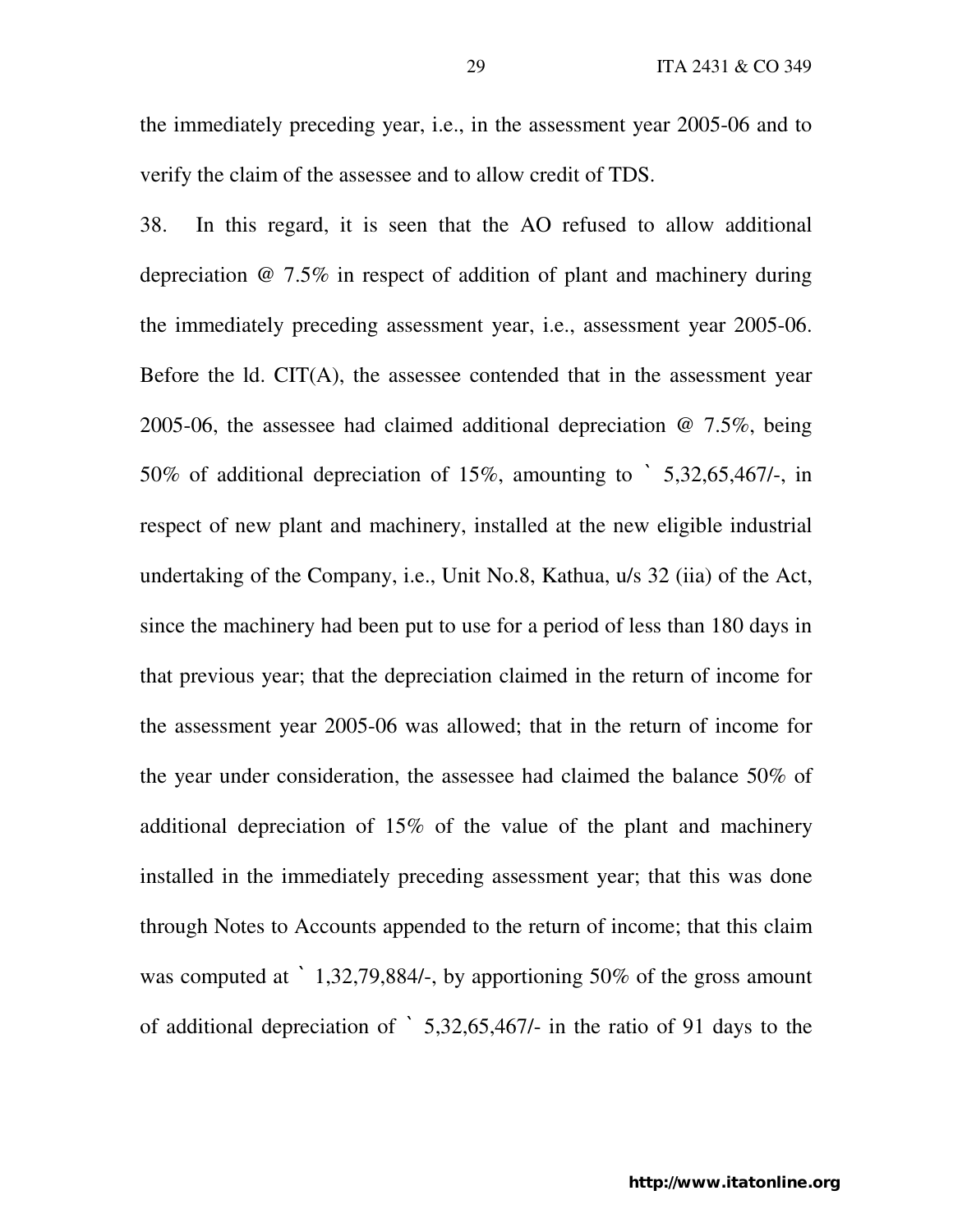total period; and that however, the AO had not considered this claim made

by the assessee.

39. The ld. CIT(A), in the impugned order, observed as follows:-

*"8.2 Since the appellant is stated to be admittedly eligible for deduction of additional depreciation as 50% of the same has already been duly allowed by the AO in the immediately preceding assessment year 2005-06, there is nothing on record to indicate that the appellant should not be allowed deduction of the balance 50% of deduction in the current assessment year 2006-07. Accordingly, the ld. AO is directed to verify the contention of the appellant that 50% of additional depreciation was claimed and allowed in the immediately preceding assessment year 2005-06 and if this fact is found to be factually correct, the AO is directed to allow the balance 50% of additional depreciation during the year under consideration. This ground of appeal is accordingly treated as allowed for statistical purposes."* 

40. There is nothing on record to show that the directions given by the ld. CIT(A) are not proper. The eligibility for deduction of additional depreciation stands admitted, since 50% thereof had already been allowed by the AO in the assessment year 2005-06, i.e., the immediately preceding assessment year. Therefore, obviously, the balance 50% of the deduction is to be allowed in the current year, i.e., assessment year 2006-07. The ld. CIT(A) has merely directed the verification of the contentions of the assessee and to allow the balance additional depreciation after such factual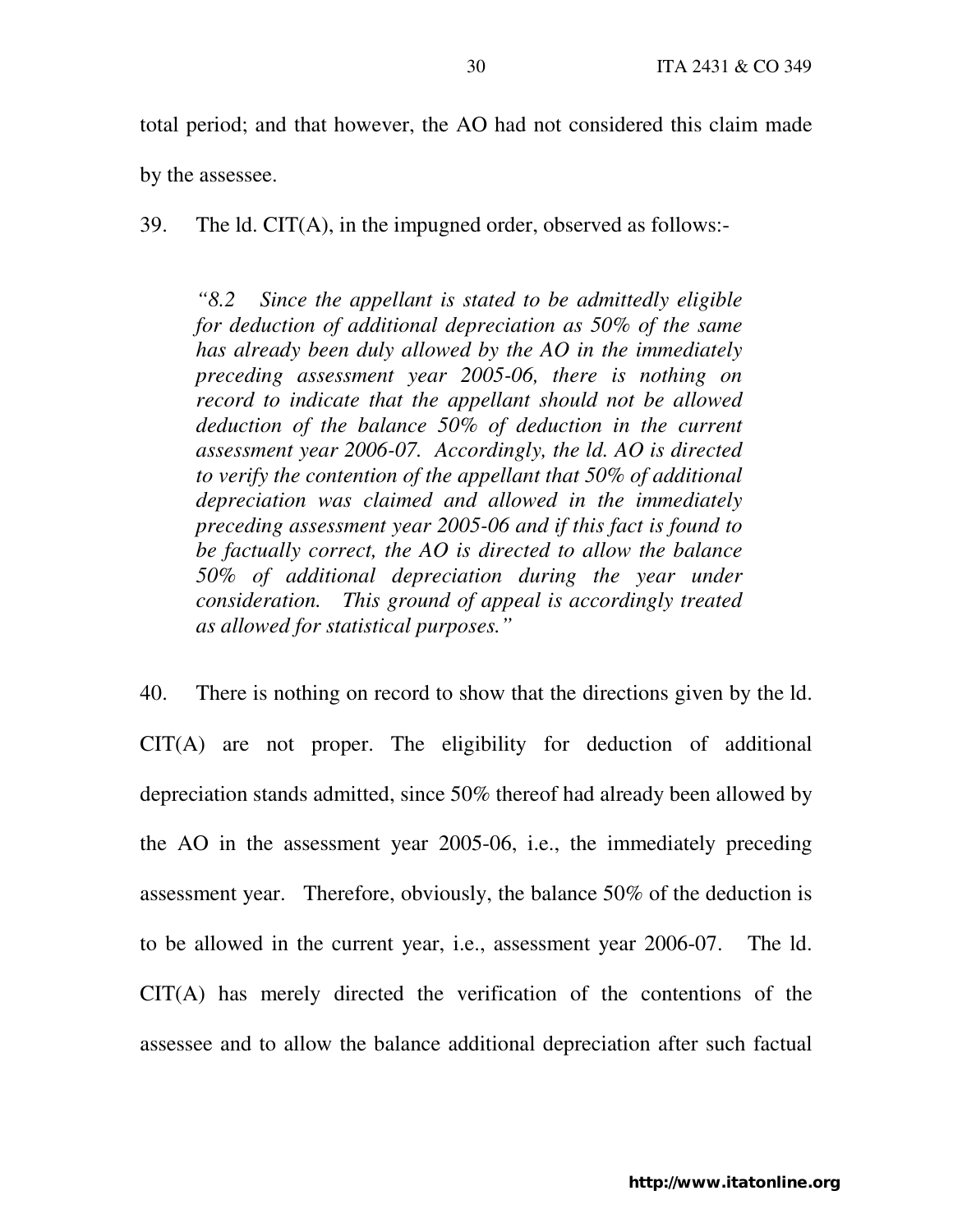verification. Accordingly, finding no merit therein, ground No. 3 raised by the Department is rejected.

41. Now the only issue remaining is that comprising Cross Objection No. 2 raised by the assessee, which is to the effect that the ld. CIT(A) has erred in not directing the AO in allowing deduction to the assessee under sections 80 IA/80 IB of the Act in respect of the three units of the assessee.

42. The AO refused to allow deduction under sections 80 IA/80 IB regarding the assessee's three units which stood demerged pursuant to the Demerger Scheme approved by the Hon'ble Rajasthan High Court. This demerger came about 1.7.05, as noted hereinabove. The disallowance was ordered by the AO as per the provisions of section 80 IA(12) read with section 80 IB of the Act.

43. Before the ld. CIT(A), the main contention on behalf of the assessee Company was that deduction u/s 80 IB of the Act had not been allowed for the pre-demerger period from 1.4.05 to 30.6.05, either to the assessee Company or to the resulting Company after the demerger.

44. The ld. CIT(A) held the action of the AO to be correct in view of the provisions of section 80 IA(12), as per which, where the eligible undertaking stands transferred in a Scheme of Amalgamation or Demerger, the deduction is allowable only to the resulting Company.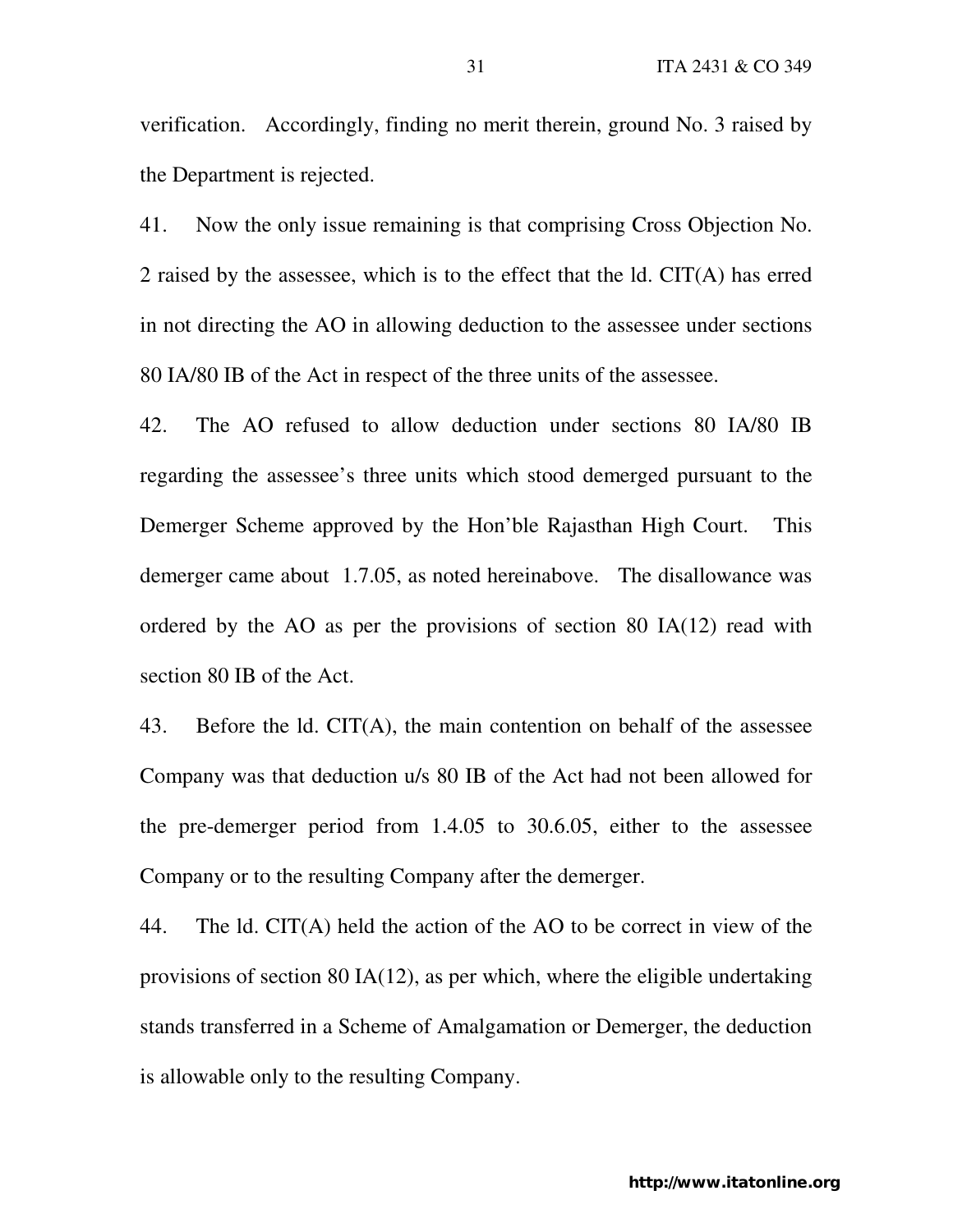45. Before us, it has been contended on behalf of the assessee that undisputedly, the deduction under sections 80 IA/80 IB of the Act had been claimed with respect to the profit of certain eligible units of the assessee Company; that these units had been part of the assessee company during the pre-demerger period from 1.4.05 to 30.5.05; that these units had been transferred under the Demerger Scheme with effect from 1.7.05; that the deduction claimed was only with respect to the profits earned by these undertakings for the said pre-demerger period only and such deduction had not been claimed in the computation of income but by way of Notes appended to the return of income filed, the said Notes forming an integral part of the return of income; and that prior to the introduction of section 80 IA(12), CBDT Circular No.  $15/5/63 - IT(A-I)$  dated 13.12.63 clarified that deductions under sections 80 IA and 80 IB of the Act were related to the eligible undertaking and accordingly, they got transferred with the undertaking, notwithstanding the ownership thereof. The learned counsel for the assessee has placed reliance on the following case laws in this regard:-

- 1. "CIT v. P.K. Engg.& Forging Pvt. Ltd.", 87 Taxmann 101(Cal);
- 2. "A.G.S. Timber & Chemical Industries Pvt. Ltd. v. CIT", 233 ITR 207(Mad);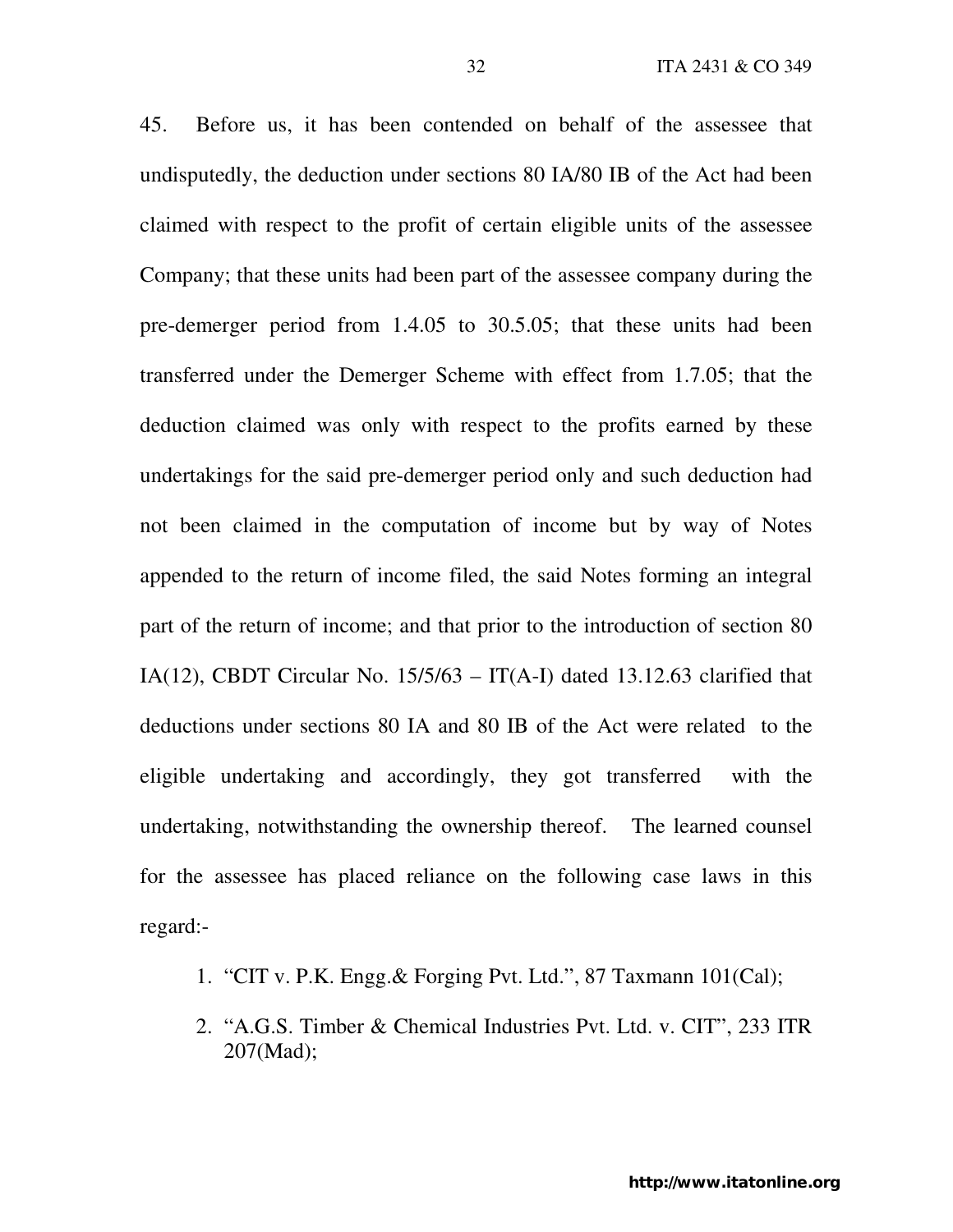- 3. "ITO v. Hindustan Petroleum Corpn. Ltd.", 25 TTJ (Bom)28;
- 4. "Shah Granites Pvt. Ltd. v. ITO", 28 TTJ 83(Bom);
- 5. "ITO v. SLM Maneklal Industries Ltd.", 17 ITD 515(Ahd.);
- 6. "ACIT v. IIS Infotech Ltd.", 82 TTJ 174(Del);
- 7. "Tech Books Electronics Services (P)Ltd. v. ACIT", 100 ITD 125(Del);
- 8. "ACIT v. Prisma Electronics" ITA Nos. 3378(Del)2009 & 500(Del)2010(Del); and
- 9. "ITO v. Advance Valves Global" ITA No. 2096(Del)2008(Del).

45. It has thus been contended that as such, the profits of the undertaking earned by the respective companies, i.e., the respective units, for the period the undertaking was owned by the respective companies, are eligible for deduction under sections 80 IA/80 IB of the Act; that the provisions of section 80 IA(12) merely facilitates the grant of deduction under sections 80 IA/80 IB of the Act to the resulting companies also, in the year of transfer/merger; that while bringing into the Statute Book, the said section 80 IA(12); that the Explanatory Note provides that these provisions have been introduced to make the Corporate Reorganizations tax neutral; that by virtue of the provisions of sections 80 IA/80 IB(12) of the Act, benefit of deduction under the profits earned by the demerger companies, for part of the period cannot, and so, ought not, be denied. It has further been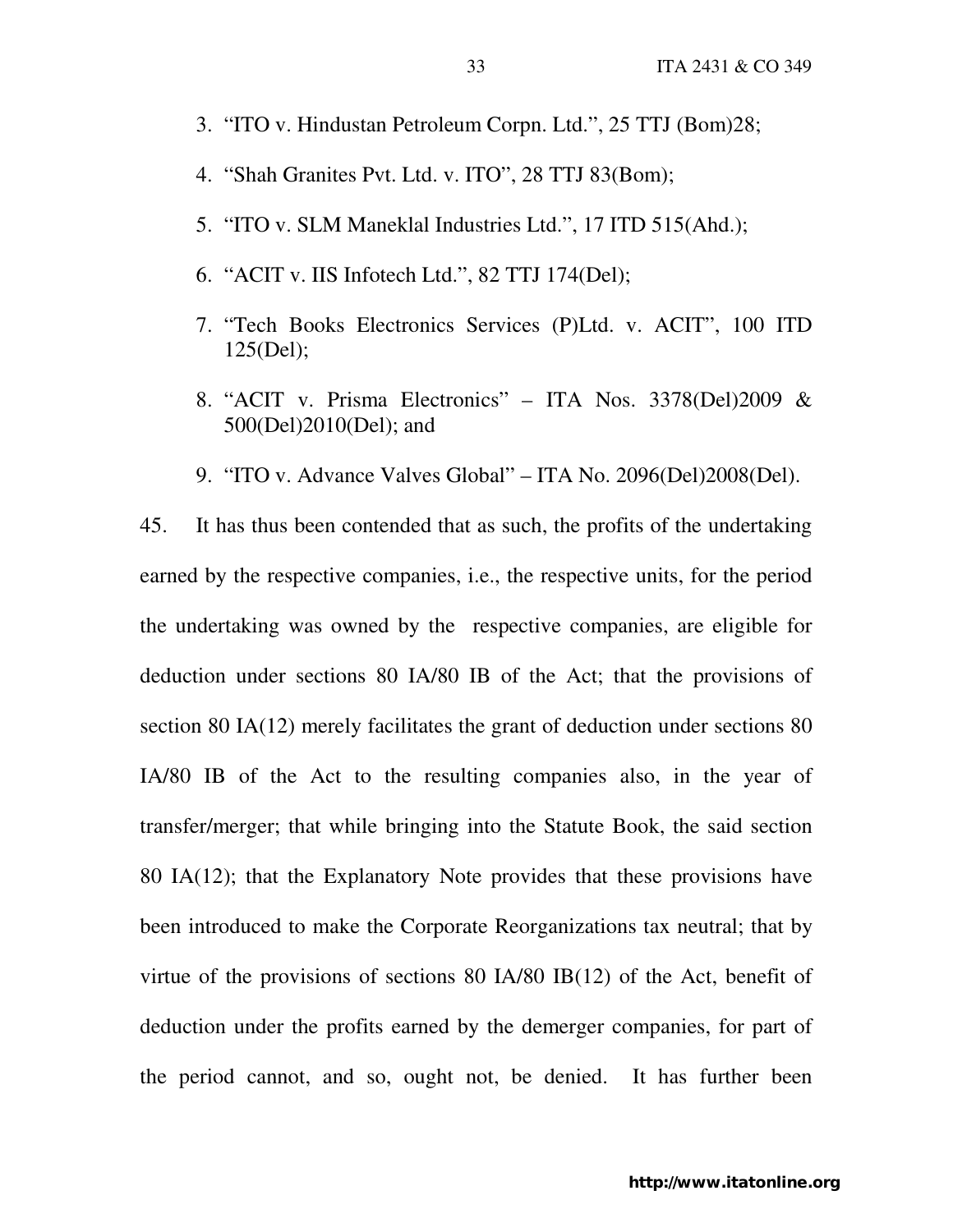contended that the provisions of the Act which are beneficial to the assessee must be liberally construed, as has been well settled in "Bajaj Tempo v. CIT", 194 ITR 188(SC), "CIT v. Strawboard Manufacturing Co. Ltd.", 177 ITR 431(SC) and "P.R. Prabhakar v. CIT", 284 ITR 548(SC). The learned counsel has then contended that as such, the provisions of sections 80 IA(12) and 80 IB(12) of the Act, being provisions beneficial to the assessee, require to be construed liberally; that deduction under the said sections is allowable to the demerged and resulting company in respect of the profits earned by both the companies for the respective period of ownership of the eligible undertaking in the year of demerger; that the AO has factually erred in observing that no audit report in form No. 10 CCB, as provided under sections 80 IA(12) and 80 IB(12) of the Act was filed; that actually, the audit reports for the respective units were duly filed in the assessment proceedings vide letter dated 7.11.08 by the assessee; that the details of deduction under sections 80 IA(12) and 80 IB(12) of the Act were also given in the tax audit reports, certifying such deduction; that the AO has also wrongly observed that since the deduction was not claimed in the computation of income, it could not be allowed, in view of "Goetze India v. CIT", 284 ITR 323(SC); that in fact, it remains undisputed that the deduction in question *was* claimed by way of a Note appended to the original return of income; that in "CIT v.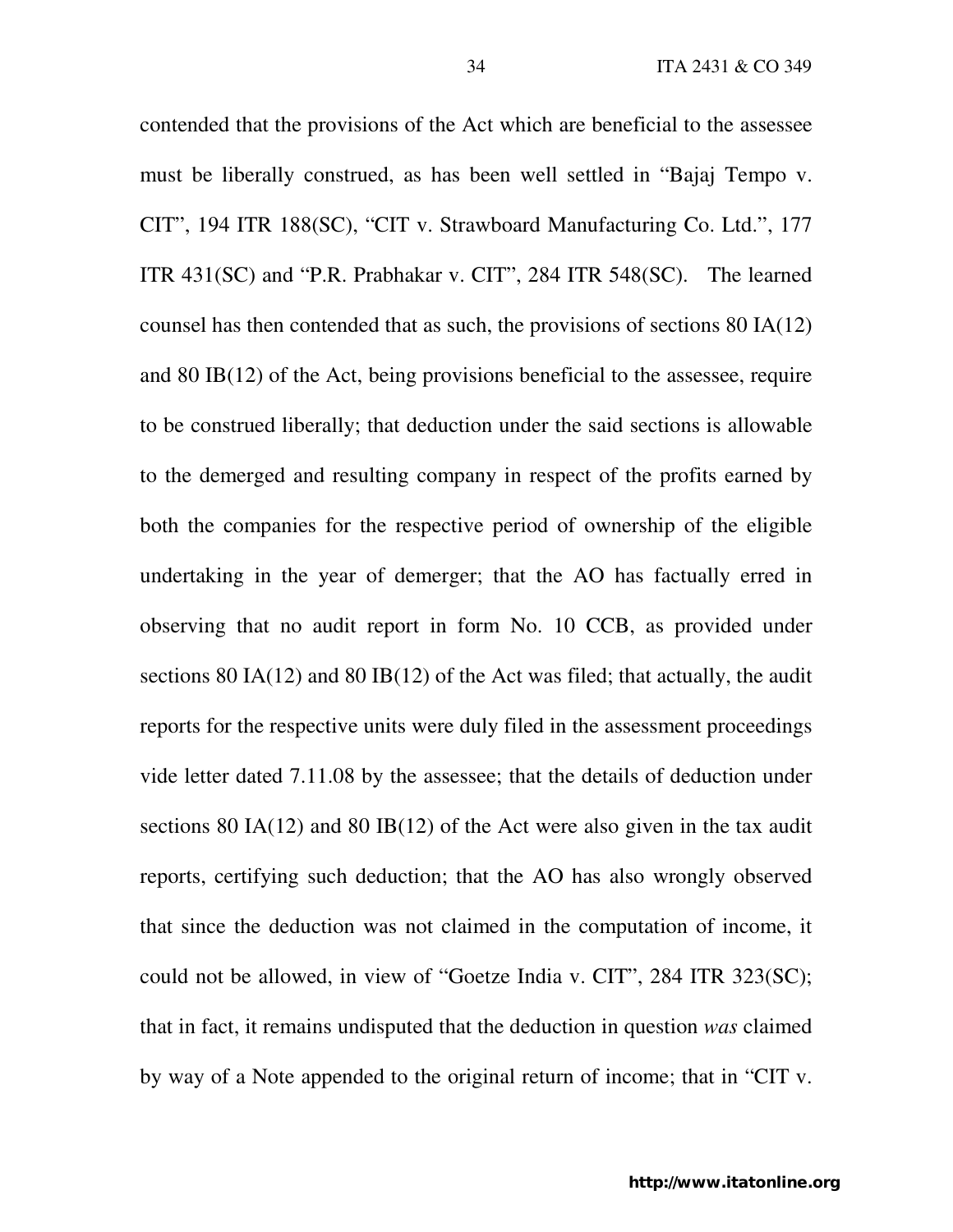Sain Processing and Weaving Mill Pvt. Ltd.", 325 ITR 565(Del), it has been held that the net profit cannot be determined, without taking into account the information disclosed in the Notes appended to the accounts, which Notes form part of the accounts of the assessee Company.

46. The ld. DR, on the other hand, has strongly supported the impugned order in this regard, submitting that it remains undisputed that under the provisions of section 80 IA(12) of the Act, in a case where the eligible undertaking stands transferred in a Scheme of Amalgamation and Demerger, deduction is allowable only to the resulting company and so, the assessee/demerged company is not at all eligible for deduction under sections 80 IA/80 IB of the Act, as has rightly been held by both the Authorities below concurrently. It has further been contended that it would be wrong to canvass, as has been done in the case of the assessee, that the provisions of section 80 IA of the Act require to be read beneficially to the assessee; that the factual findings of the ld. CIT(A) in this regard are abundantly clear and nothing has been brought on record to dislodge them; that moreover, the AO has categorically observed in the assessment order that no report in form No. 10 CCB was filed by the assessee and it is only by way of an alibi that the assessee now contends to have done the needful in this regard before the AO during the assessment proceedings.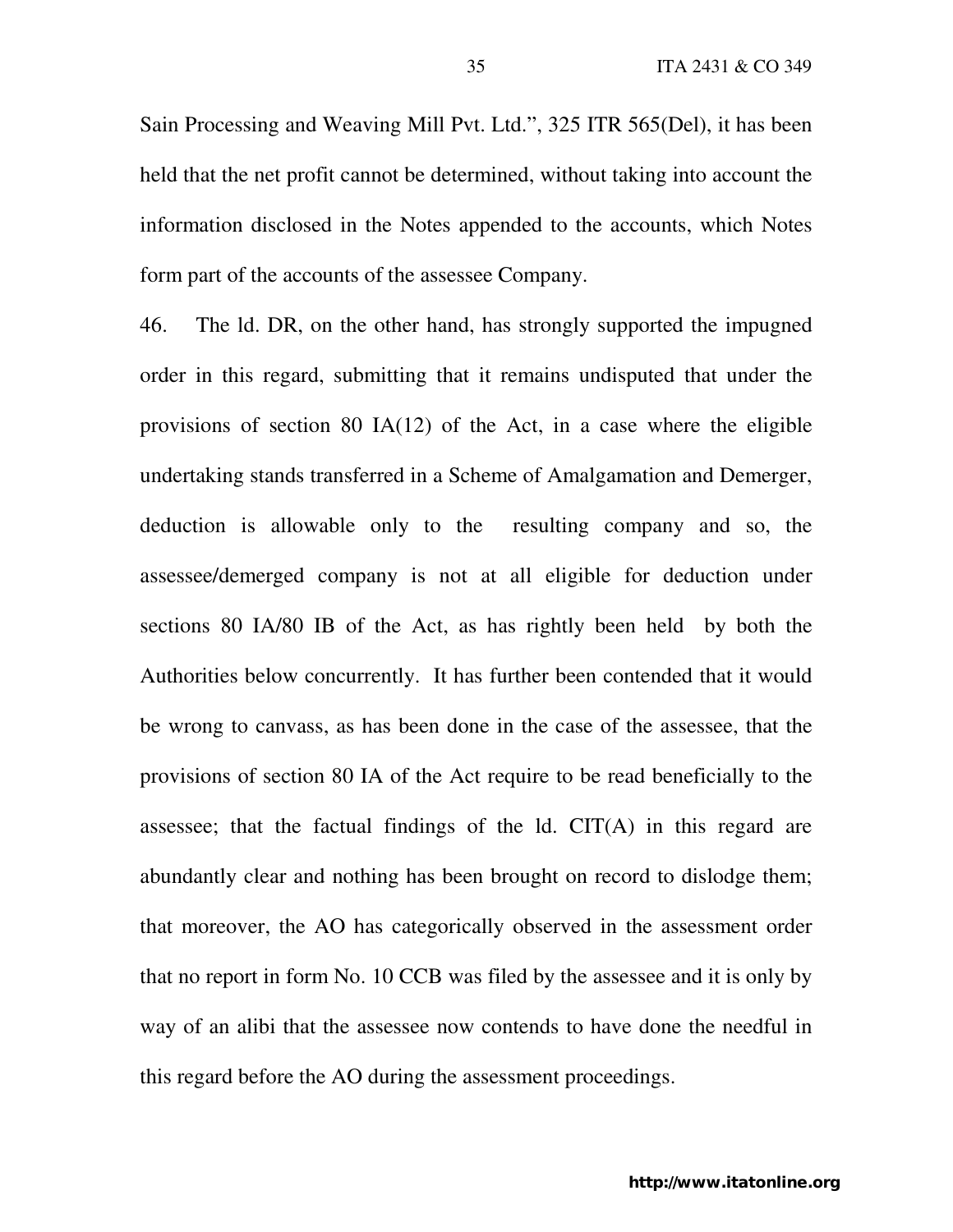47. On this issue, we find that indeed, as per Circular No. 15/5/63 – IT(A-I) dated 13.12.63 (supra) it has been clarified that deduction under sections 80 IA/80 IB of the Act relates to the eligible undertaking and, accordingly, it transfers with that undertaking, notwithstanding the ownership of such undertaking. The Circular relates that the Board agreed that the benefit of section 84 attached to the undertaking and not to the owner thereof and that the successor would be entitled to the benefit of the unexpired period of 5 years, provided the undertaking was taken over as a running concern. The case laws relied on by the assessee are to a similar effect.

48. In "Advance Valves" (supra), following, inter alia, "P.K. Engg. & Forging" (supra) and "A.G.S Timber" (supra), "Prisma Electronics" (supra) and the CBDT Circular (supra) it has been held that it is the successor on demerger, which would be entitled to the benefit for the unexpired period of 5 years, provided the undertaking was taken over as a running concern.

49. So far as regards the claim made by the assessee, it is on record that the assessee had duly filed the audit report in form No. 10 CCB vide letter dated 7.11.08 before the AO, in which audit report, deductions under sections 80 IA(12)/80 IB(12) of the Act were duly certified to have been claimed by the assessee. It is undisputed that the claim was made by way of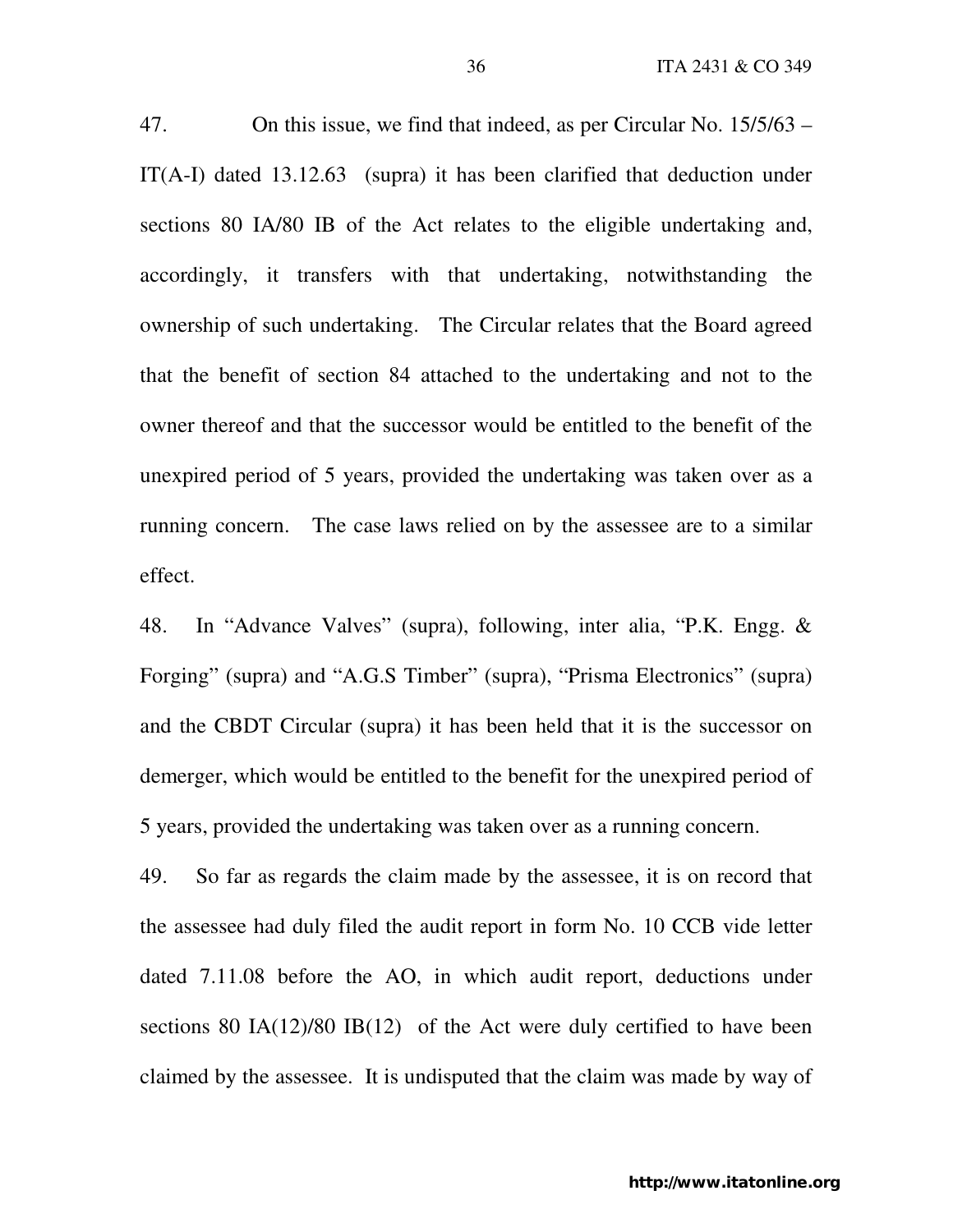a Note appended to the original return of income. It cannot be gain-said that the Note to the return of income formed an integral part of the return. That being the position, obviously, it cannot be held that the deduction was not claimed in the return of income. In this regard, in "Sain Processing" (supra), it has been held that net profit cannot be determined without taking into account the information disclosed in the Notes appended to the Accounts which formed part of the Accounts of the assessee Company.

50. In view of the above, we hold that the AO erred in denying the deduction under sections 80 IA(12)/80 IB(12) of the Act to the assessee and the ld. CIT(A) erred in confirming such disallowance. The grievance of the assessee in this regard is well justified, and Cross Objection No. 2 raised by the assessee is thus accepted.

51. In the result, whereas the appeal filed by the department is dismissed, the Cross Objection filed by the assessee is allowed.

Order pronounced in the open court on 04.05.2012.

 Sd/- sd/- (G.E. Veerabhadrappa) (A.D. Jain) President Judicial Member

Dated: 04.05.2012. \*RM